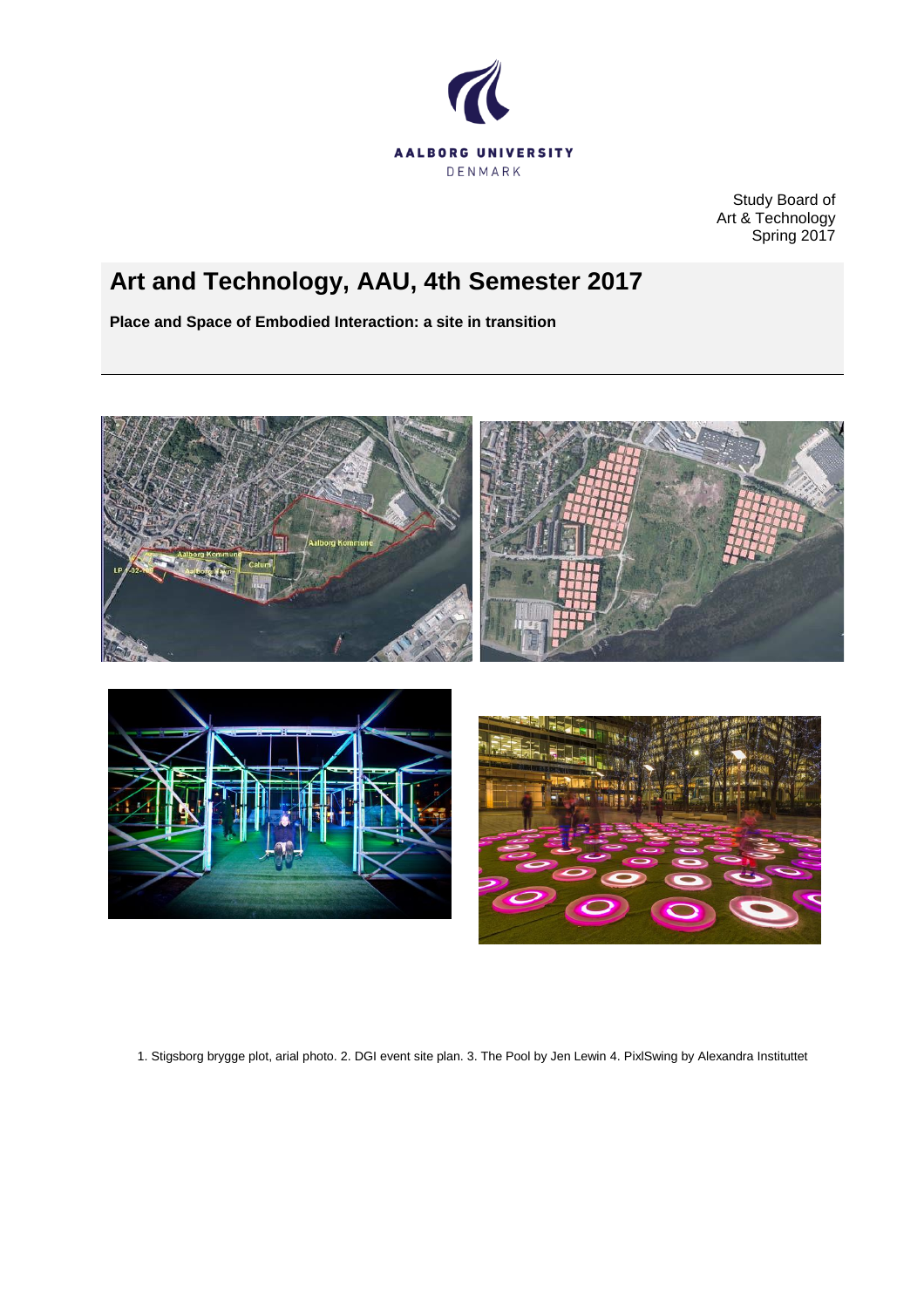## **Semester details**

| School           | CAT                                         |
|------------------|---------------------------------------------|
| Study board      | ArT & Technology                            |
| Study regulation | BA Study Program in Art & Technology, The   |
|                  | Faculty of Humanities, AAU, September 2015. |

# **Semester Theme**

## **Semester framework theme**

Place and Space of Embodied Interaction: a site in transition: We will address an actual opportunity for development in Aalborg this semester, working with the public-urban environment of Stigsborg Havnenfront [http://stigsborghavnefront.dk.](http://stigsborghavnefront.dk/) See Moodle for more information.

## **Edited from Architecture and Urban Development negotiations with Aalborg Kommune:**

'As an ambiguous umbrella term Smart City deals with finding solutions for the grand challenges, such as sustainability, climate change, resource scarcity, energy security, inequality, civic involvement and participation etc. in an increasingly urbanised world. Politicians, government officials, policy makers, technologists and international corporations as well as citizens, NGOs and entrepreneurs, have primarily advanced the notion of Smart City. However, to a less degree Smart City has been on the agenda for professionals involved in the city making such as urban designers, architects, artists and planners. In this module we invite the students to think of Smart City, not only as a way of rationalising and optimising the city and its complex processes, but also as a way of creating more attractive, liveable, aesthetic, inspiring and resilient cities and urban environments for its inhabitants and their social, mental, physical and spiritual well-being.\*, Simon Wind, 2015.

The objective of this semester and the greater project itself, is to gain a deeper understanding of how artists, technologies and developments in cities (and all the people that pull these together) can work together to create better urban environments. There will be many agendas, for example, some will have emphasis on novel sensor and tracking technologies, others on interactive media and responsive environments, also mobile and digital network technologies. All these fall under the heading of Smart City to advance the creation of functional, attractive and responsive urban spaces as important and meaningful places in peoples everyday lives. Students will be introduced to the case of Stigsborg Habourfront in Aalborg and begin to think ideas of what they can add to the environment for the initial temporary influx of sports people and for longer term use of the urban environment solutions.

The students are tasked with developing designs that can accommodate temporary activities and facilitate leisure and social interaction to be deployed for either the large sporting event in 2017 (DGI Landsstævne) or for the future neighbourhood, at selected sites in the Stigsborg Habourfront area.

At the DGI event, there will be a population influx of 20-25,000 people housed on the site. The housing and general facilities will be taken care of but the entertainment and relaxation facilities need addressing and this is where ArT4 (and Architecture and Urban Design) students come in.

On the front page you can see the very preliminary layout of tents for the DGI event in 2017. Each square is approx. 500m2 and is about 20-22 individual tents. Around the perimeter there will be "watchtowers" for fire hazard.

The Stigsborg Havnefront neighbourhood will develop gradually over the next decades. At the moment (December 2016) Aalborg Municipality is working with ideas from 3 proposals from cross-disciplinary teams (led by architects) in order to make a plan for the urban development. You can read about the proposals from the teams and the visions of the municipality here: http://stigsborghavnefront.dk/nyheder

Each ArT4 project group must work in close communication with their supervisor and the site, with the idea to exhibit an artwork that through embodied interaction address one or more of the dominant agendas related to the transformation of this particular site: smart city, temporary events, mixing of art and sport, transformation of wasteland to event space, transformation of industrial areas to residential areas, pollution and sustainability, the antropocene.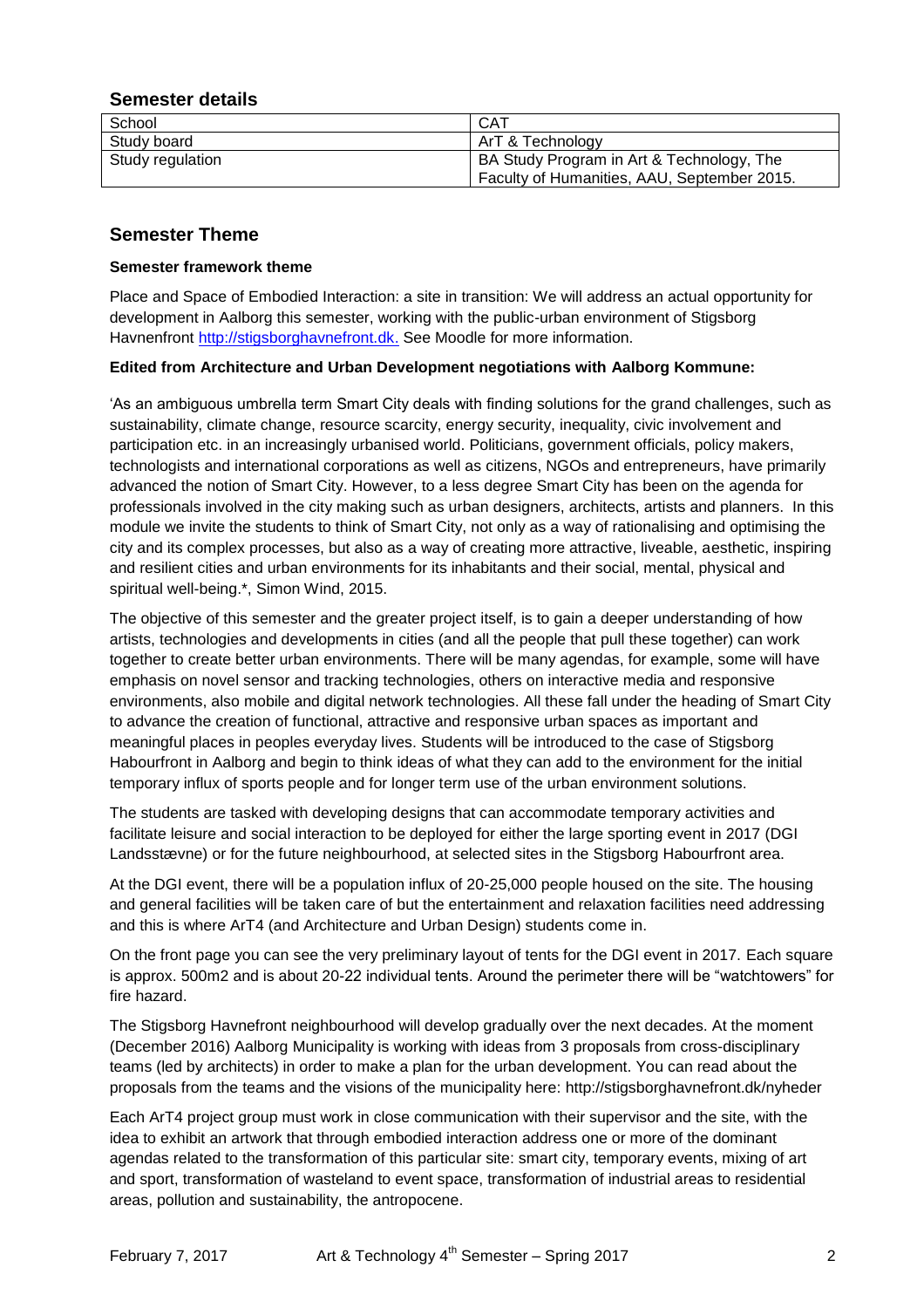We will need to work closely with stakeholders and other invested parties in the urban environment and address the theme of places (the site), embodied interaction combined with an interactive technologies focus. In addition, addressing a community of local stakeholders and the intended temporary population, students have potential to develop relationships with a more permanent set of authorities that can potentially support their work post-degree. Long term the site will be developed for permanent urban use, so there is also potential for design ideas to impact there.

All courses in the semester will support the project and semester theme. All learning stems from work undertaken in prior courses, supports future course work, fits within the larger program overview and extends the students to begin work with stakeholders and potential future work environments.

# **Semester Project Deliverables ABSTRACT**

A short paragraph summarizing the main aspects of the investigation---context, problem, results, and insights.

## **INTRODUCTION**

This is where you set the context for your work. What is the big picture? What is the motivation for investigating this area?

#### **PROBLEM STATEMENT**

Here you concisely state what the problem is you are investigating. You may also present a hypothesis to be supported or rejected through your own experiments.

#### **BACKGROUND**

This should contain previous work in the area you are investigating. This is of major importance in conducting any type of research, academic or otherwise. You should clearly identify antecedents and point out both the importance and shortcomings of each in relation to your own work. Always reference refutable sources (i.e., peer-reviewed journals, books, etc.) and, when possible, primary sources (i.e., the original author of the work) to avoid misinformation. Google and Wikipedia are okay only as starting points.

#### **DESIGN**

Here is where you outline your process of creation and the decisions you made along the way. Elaborate on and justify your artistic, aesthetic, and technical choices. Describe your experiment design and any methods you may have used.

#### **IMPLEMENTATION**

How was the final work constructed? Include overall system diagrams and exhibition arrangement. Detail the most important aspects of the implementation and place the rest in the appendix. One should be able to fully and unambiguously re-create your artwork based on the information in this section.

#### **ANALYSIS**

Was your work successful? Support this with experimental data. If you made an initial hypothesis, do your observations support or reject it?

## **FUTURE WORK**

Is there anything you could have done better? How? If you were to develop this project more, what would you work on next?

#### **CONCLUSION**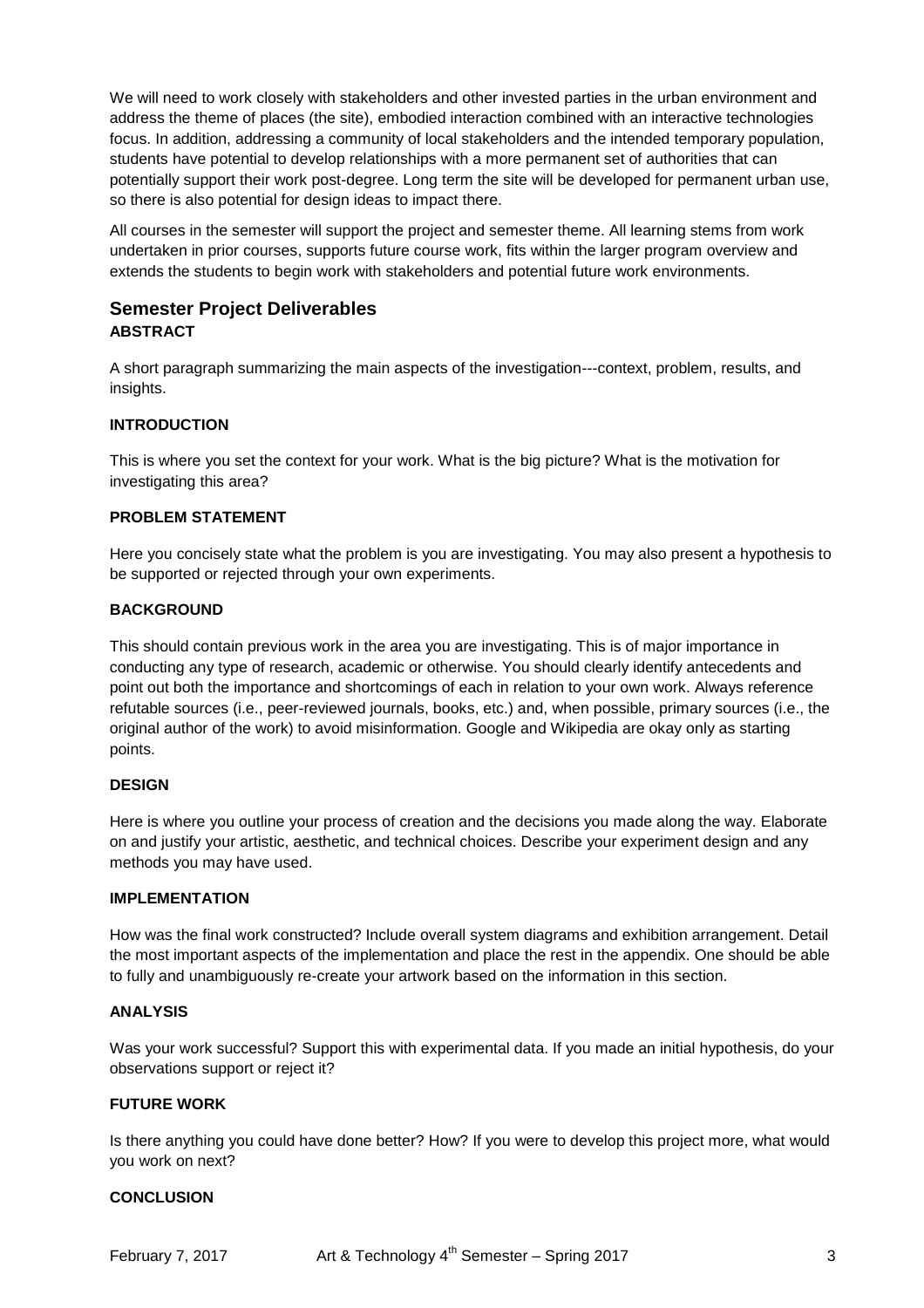This is where you bring it all together. It is NOT simply a summary of what you have done---that is supplied by the abstract. You should connect all the dots and synthesize new insights here. What can others learn from this?

## **BIBLIOGRAPHY**

List of references following the Harvard referencing style.

## **APPENDIX**

Include all data produced during your investigation. This can include experimentation/observation logs, transcriptions of interviews, survey data, source code, etc. Note that the main text can reference the information in this section.

All figures, tables, and images in the report must be labeled with a brief description and cited in the main text. You are also required to make a video documentation of the final artifact and hand it in with the report.

The report and any other documentation material, recordings, video, animations etc. must be uploaded digitally via Digital Exam. Please check with Digital Upload, regarding which specific digital formats that can be uploaded.

All material in the report that is not the original creation of the students in the group must be properly acknowledged by using the Harvard referencing style. Failure to do this will be considered plagiarism and will lead to immediate failure and possibly also to expulsion from the program.

## **Semester coordinator:**

Line Marie Bruun Jespersen

# **Secretary:**

Anne Nielsen

## **Supervisors:**

Markus Löchtesfeld, Anthony Brooks, Ståle Stenslie, Line Marie Bruun Jespersen

# **Overview of the modules**

| 2017: 4th Semester: Place and Space of Interaction - A Site In Transition, 30 ECTS                                                                                                                                                                                            |                                            |                                                                   |  |
|-------------------------------------------------------------------------------------------------------------------------------------------------------------------------------------------------------------------------------------------------------------------------------|--------------------------------------------|-------------------------------------------------------------------|--|
| Module 12<br>"Place and Space of Interaction"<br>20 ECTS                                                                                                                                                                                                                      | Module 13<br>"Art in Context II"<br>5 ECTS | Module 14<br>"International<br>Collaboration"<br>5 ECTS           |  |
| Artistic and Academic Methodology IV (Interaction Design) (1 ECTS)<br>Construction of Architectural Interaction Spaces (1 ECTS)<br>Interactive Technologies (1 ECTS)<br>Aesthetics and Interaction (1 ECTS)<br>Digital Representation II - CAD and Spatial Animation (2 ECTS) | Theory of Art and<br>Aesthetics (2 ECTS)   | International Collaboration<br>- Theory and Practice (2)<br>ECTS) |  |

This semester contains 3 modules

Module 12: "Place and Space of Embodied Interaction: a site in transition" (20 ECTS)

Module 13: "Art in Context II - Media Art Theory " (5 ECTS)

Module 14: "International Collaboration" (5 ECTS) (Module 14 is a solo module for 4th semester).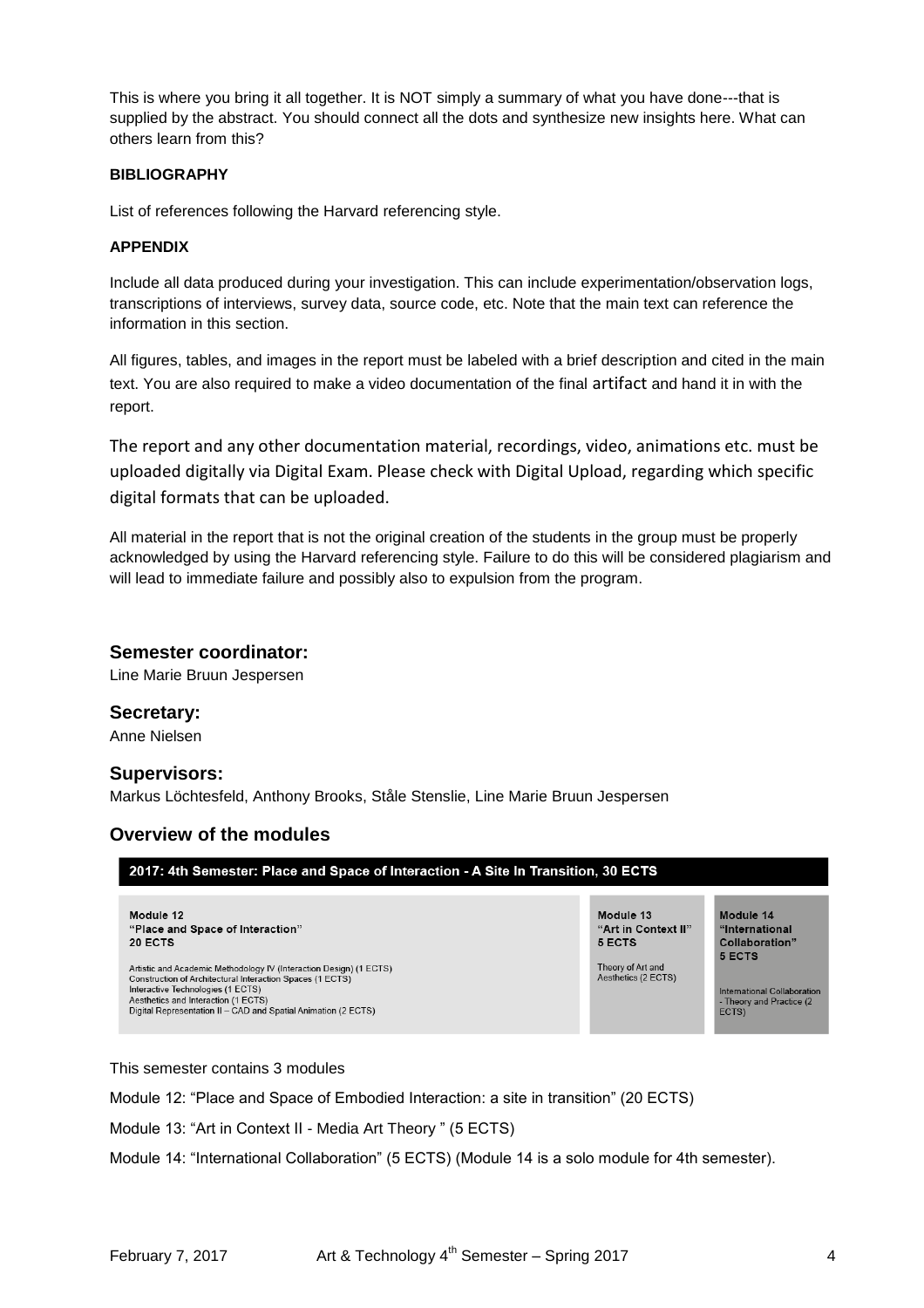#### Content

The 3 modules will focus on addressing semester themes of interactivity and public-urban spaces. The content from the modules support the semester theme and projects.

For more detailed information about the content of the three modules on this semester, please see the relevant sections later in this guide.

All dates should be cross-checked with Moodle, which will hold the current version (in case of late changes).

#### **Module 12: Place and Space of Interaction (15 ECTS project)+(5 ECTS courses) – 20 ECTS (HSA440023H)**

- Artistic and Academic Methodology IV (Interaction Design)
- Interactive Technologies
- Digital Representation II CAD and Spatial Animation
- Aesthetics and Interaction
- Construction of Architectural Spaces of Interaction

Coordinator:

Line Marie Bruun Jespersen

Teaching staff:

Anthony Brooks (MT)

Markus Löchtesfeld (MT)

Peter Skotte (MT)

Line Marie Bruun Jespersen (KOM)

#### **Module 11: Art in Context II – Art Theory (5 ECTS)**

#### **Theory of Art and Aesthetics**

Coordinator:

Elizabeth Jochum

Teaching staff:

Elizabeth Jochum, Morten Søndergaard

#### **Module 14: "International Collaboration" (International kollaboration) (5 ECTS) (HSA440025D)**

Coordinator:

Line Marie Bruun Jespersen

Teaching Staff:

Elizabeth Ann Jochum, Line Marie Bruun Jespersen

February 7, 2017 **Art & Technology 4<sup>th</sup> Semester – Spring 2017** 5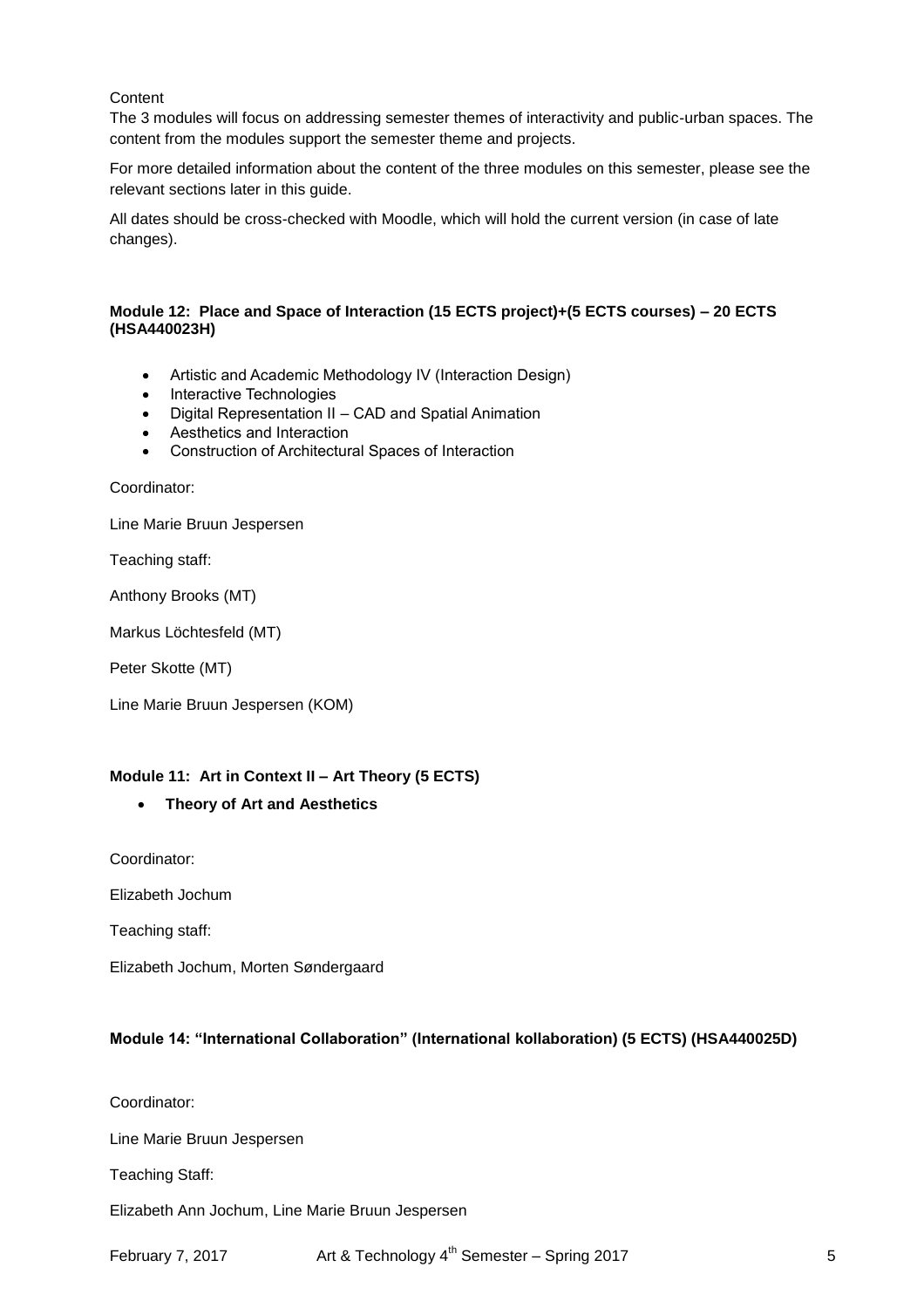## **Contact:**

Anne Nielsen (KOM) [amn@hum.aau.dk](mailto:amn@hum.aau.dk) +45 9940 9919

Line Marie Bruun Jespersen (KOM) [linebruun@hum.aau.dk](mailto:linebruun@hum.aau.dk) +45 2128 0047

Markus Löchtesfeld (MT) [mloc@create.aau.dk](mailto:mloc@create.aau.dk)

Anthony Brooks (Tony) (MT) tb@create.aau.dk

Peter Skotte (MT) [peters@create.aau.dk](mailto:peters@create.aau.dk) +45

Elizabeth Jochum (KOM) [jochum@hum.aau.dk](mailto:jochum@hum.aau.dk) +45 5223 0902

Morten Søndergaard (KOM) [mortenson@hum.aau.dk](mailto:mortenson@hum.aau.dk) +45 9940 2552

Ståle Stenslie (KOM) [stenslie@hum.aau.dk](mailto:stenslie@hum.aau.dk)

## **Departments:**

KOM Department of Communication and Psychology

AD Department of Architecture, Design and Media Technology (Architecture and Design)

MT Department of Architecture, Design and Media Technology (Media Technology)

BYG Department of Civil Engineering

PLAN Department of Development and Planning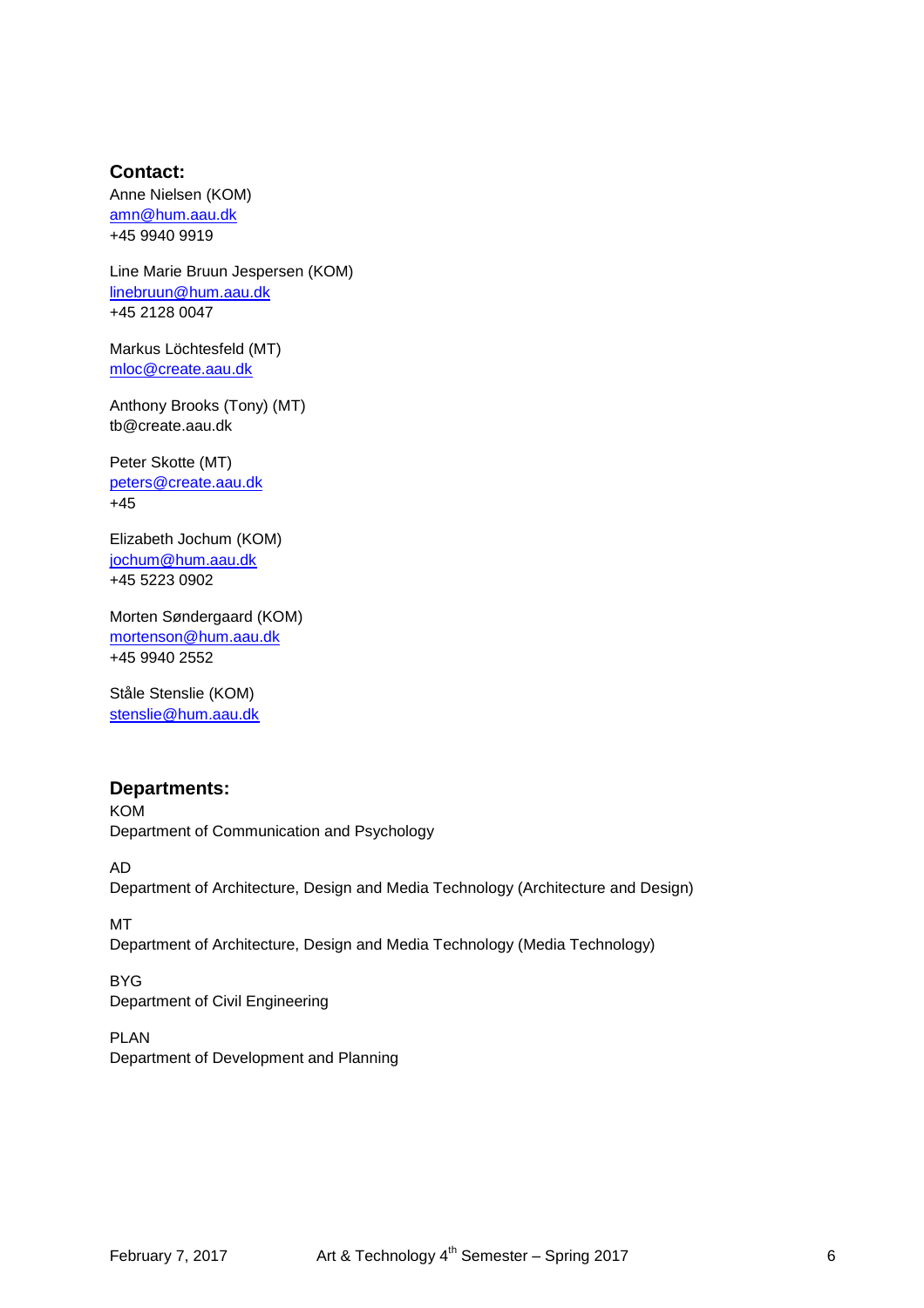# **Module 12 - Place and Space of Interaction (14 ECTS project)+(6 ECTS courses) – 20 ECTS (HSA440023H) (15 ECTS)**

HSA330021H

## **Location:**

ArT4

## **Study Board:**

Art & Technology

## **Module coordinator:**

Line Marie Bruun Jespersen

## **Method of work and language:**

Method of working: Group and project work. English

## **Module contents:**

The module will be conducted as a series of experiments with interactive installations in a particular architectural context. This may be an urban place or stage, architectural setting, a community environment, an exhibition space, etc., where artistic installations are created and tested in relation to providing participant experiences of various kinds (such as the orchestration of social relations, learning experiences, sensory and aesthetic experiences, action-reaction patterns, etc.). In this regard, modalities such as architectural constructs, spatial atmospheres, sound, image, various interactive technologies, and embedded intelligence systems are investigated and applied.

#### **Courses:**

In connection with the module, these courses are offered:

- Artistic and Academic Methodology IV (Interaction Design)
- Construction of Architectural Interaction Spaces
- Interactive Technologies
- Aesthetics and Interaction
- Digital Representation II CAD and Spatial Animation

## **Objectives:**

The objective of module 12: "Place and Space of Interaction" is to introduce the students to problem areas and designing solutions in relation to embodied interaction in interactive space, places and installations.

During this module, students should acquire:

Basic knowledge about

• Decreation of interactive spaces and installations that encourage embodied activity and an understanding of the situated locale

- $\bullet$   $\Box$  cybernetic technologies that support active participation
- **Imechanical and electronic technologies for the creation of experience and interaction**

•  $\Box$ methods and tools for the processing of auditive, tactile and visual information for the support of active interaction by participants within the installation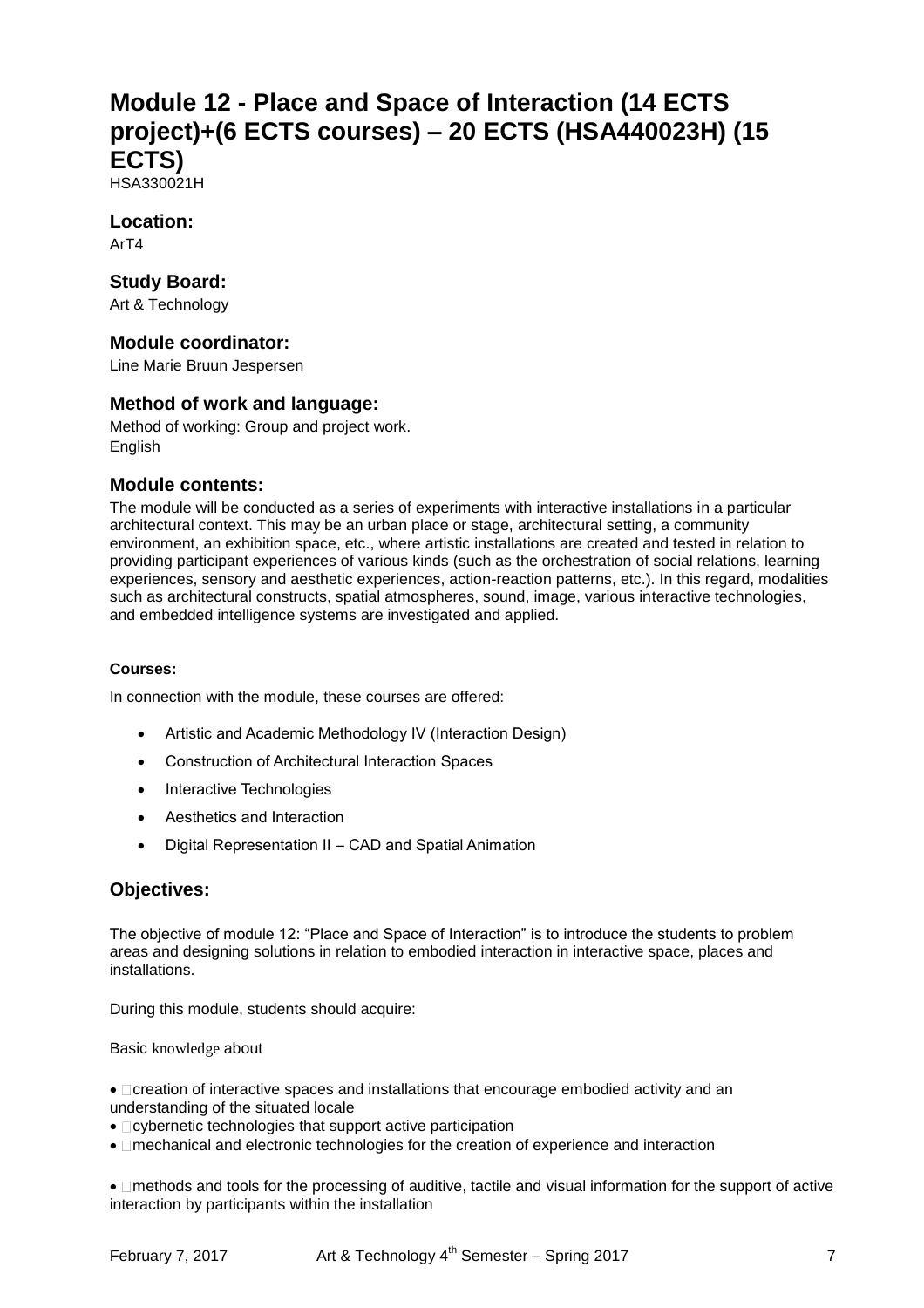#### Skills in

• Didentifying and formulating an art problem within the theme "Place and Space of Embodied" Interaction" possibly including cooperation with external user groups

•  $\Box$ analyzing the problem and developing alternative concepts for a defined problem within a defined context

• Ithe application of audio and other technologies in connection with the design of content for interactive installations and spaces

•  $\Box$ identifying, developing and describing the interaction between audio and spatial effects, choice of materials and technological solutions with a view to achieving clear aesthetic expressions and motivating embodied performance

• **Selecting appropriate methods in connection with the development of artefacts** 

Competencies in

 $\bullet$   $\Box$  the creation of interactive spaces and installations with an artistic quality in terms of architecture, interaction patters, and soundscapes

• **Darchitectural and artistic methodology, including interaction between technology, choice of materials** and aesthetic expressions

 $\bullet$   $\Box$  the use of interactive technologies, including control of media, light and sound

 contextualizing own artistic solutions (to state-of-art, socio-cultural requisites and consequences, art theoretical and aesthetic dimensions, etc.)

 describing the completed design at a professional level, and communicating this to external cooperation partners.

#### **Exam:**

The module is completed with:

Examination 12

An external combined written and oral examination in Module 12 "Place and Space of Interaction" (Sted og interaktionsrum).

The examination will take the form of a conversation between the student, the examiner and an external examiner on the basis of the project report prepared by the student(s), which may be in the form of a report or portfolio as well as the product created by the student. The project exam will also address other content from the module courses.

Form of examination: b)

Number of pages: the written work must not exceed 10 pages per student (15 pages in the case of individual reports).

Duration of examination: 20 minutes per student and 10 minutes for assessment and communication of grades per group, however, the duration of the examination is maximum 2 hours.

Evaluation: Grading according to the 7-point scale.

Proportional weighting: An overall equal evaluation is made of the project report, the product, and the oral performance.

Credits: 20 ECTS

The written report, the product and the oral examination should demonstrate that the student has fulfilled the objectives outlined above.

| Exam dates:              | 19.06.2017-23.06.2017                                          |
|--------------------------|----------------------------------------------------------------|
| <b>Exhibition dates:</b> | 17.05.2017-19.05.2017 (17.05 is for installing the exhibition) |
| Hand-in date:            | 01.06.2017                                                     |
| To:                      | Through Digital Exam                                           |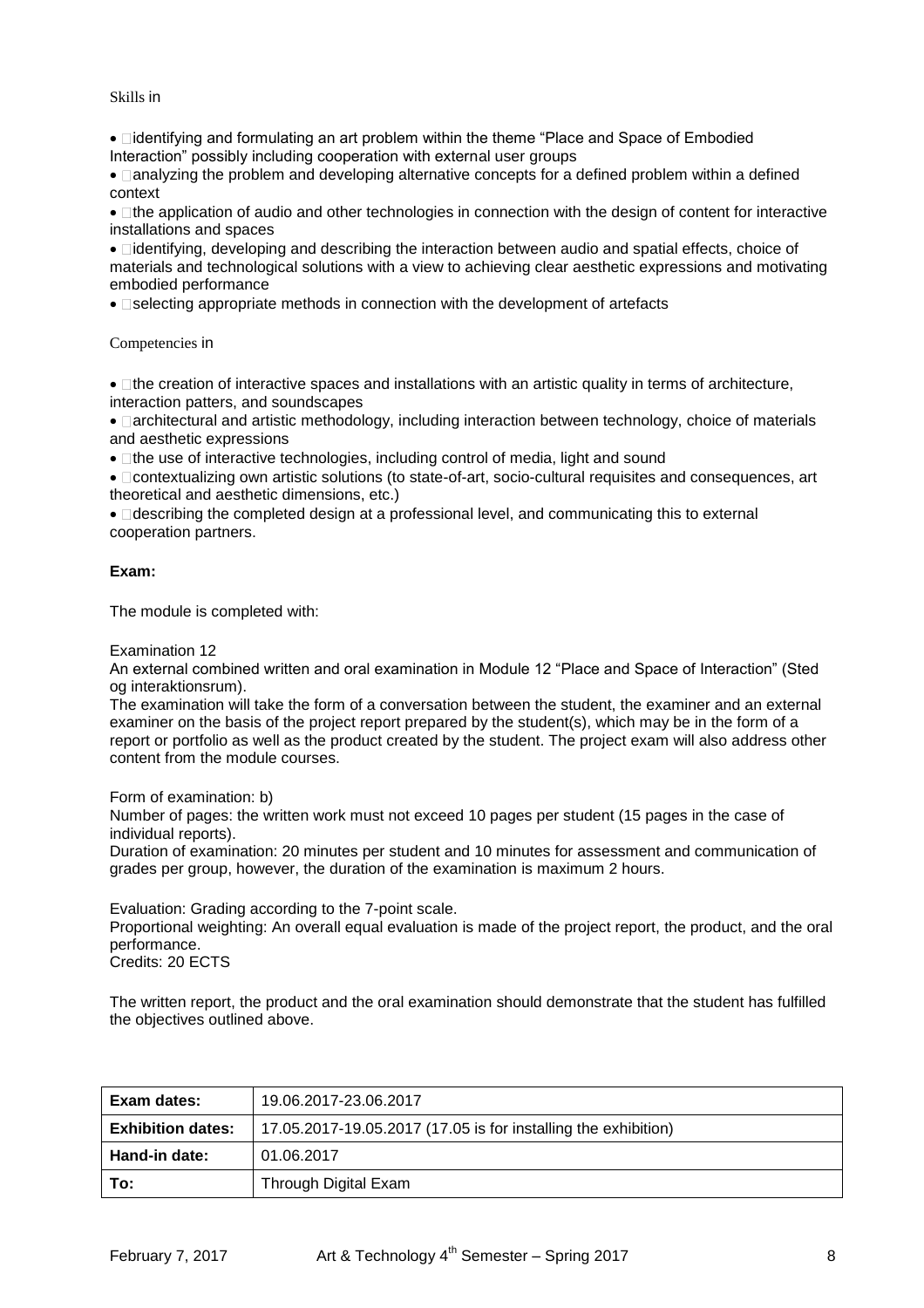## **Course: Artistic and Academic Methodology IV (Interaction Design)**

(1 ECTS)

Purpose and goals:

A goal for artists working with technology is to integrate Interaction Design principles into their interactive installations and artefacts. That is, to strive to create meaningful relationships between the people who interact with the interactive systems that operate at the heart of the environments created. Interaction Design is useful for artists to develop a richer understanding of the experience for their participants and to improve the interactive systems they design and implement.

**Literature: Fieldwork for Design: Theory and Practice by David Randall, Richard Harper and Mark Rouncefield. Slides and other resources will be made available on Moodle as required (tbc).**

**Students will do practical exercises on the methods presented in the lecture. Documents produced for this course may be included as part of the final report, but need to be identified as content from this course.**

## **Lesson 1: Identify design, artistic, and interaction design goals // Lecture and workshop**

#### *Lecture and workshop*

Identification of the design problem(s) addressed in the project. Identification of the artistic goals that are the focus of the 'work' proposed for this space. Identification and unpacking of the kinds of interactions the proposed work will effect for the participants. Principles of Interaction Design will be covered. To support the students examples of scenography, staging, lighting, and effects will be presented and discussed from an interactive design methodology perspective.

Methodologies are presented on SOA including Video analysis methodologies will also be presented whereby coding quality, defined structure, and inter-coder agreements (and more) are the grounding of the method validity and reliability. Students will each develop (designing/illustrating/recording with sketching/text) a holistic conceptual framework to support their semester project. Student groups will present their CF and segments at next lecture (PPT slides/talk through presentation).

Lecturer: Anthony Brooks (Tony)

#### **Literature**

|                                                                       | Pri. lit. | Sec. lit. | Dig.   |
|-----------------------------------------------------------------------|-----------|-----------|--------|
|                                                                       | no of p.  | no of p.  | upload |
| Chapter 2, Fieldwork for Design: Theory and Practice by David Randall |           |           |        |
| Richard Harper and Mark Rouncefield.                                  |           |           |        |
|                                                                       |           |           |        |
|                                                                       |           |           |        |

#### **Lesson 2: Identify design, artistic, and interaction design goals // Lecture and workshop**

#### *Lecture and workshop*

The groups present CF and segments developed from session 1. Be prepared to present in class and showcase a role-play walk-through of design. Students not in presentation group are active in offering critique and reflections.

Additionally this session considers Methods in the form of Note-taking, photographs and/or videos to supplement from session 1 content. Data capture strategies should be developed related to 'problem statement'. Students will discus on defining how to focus observations in situ for their specific installation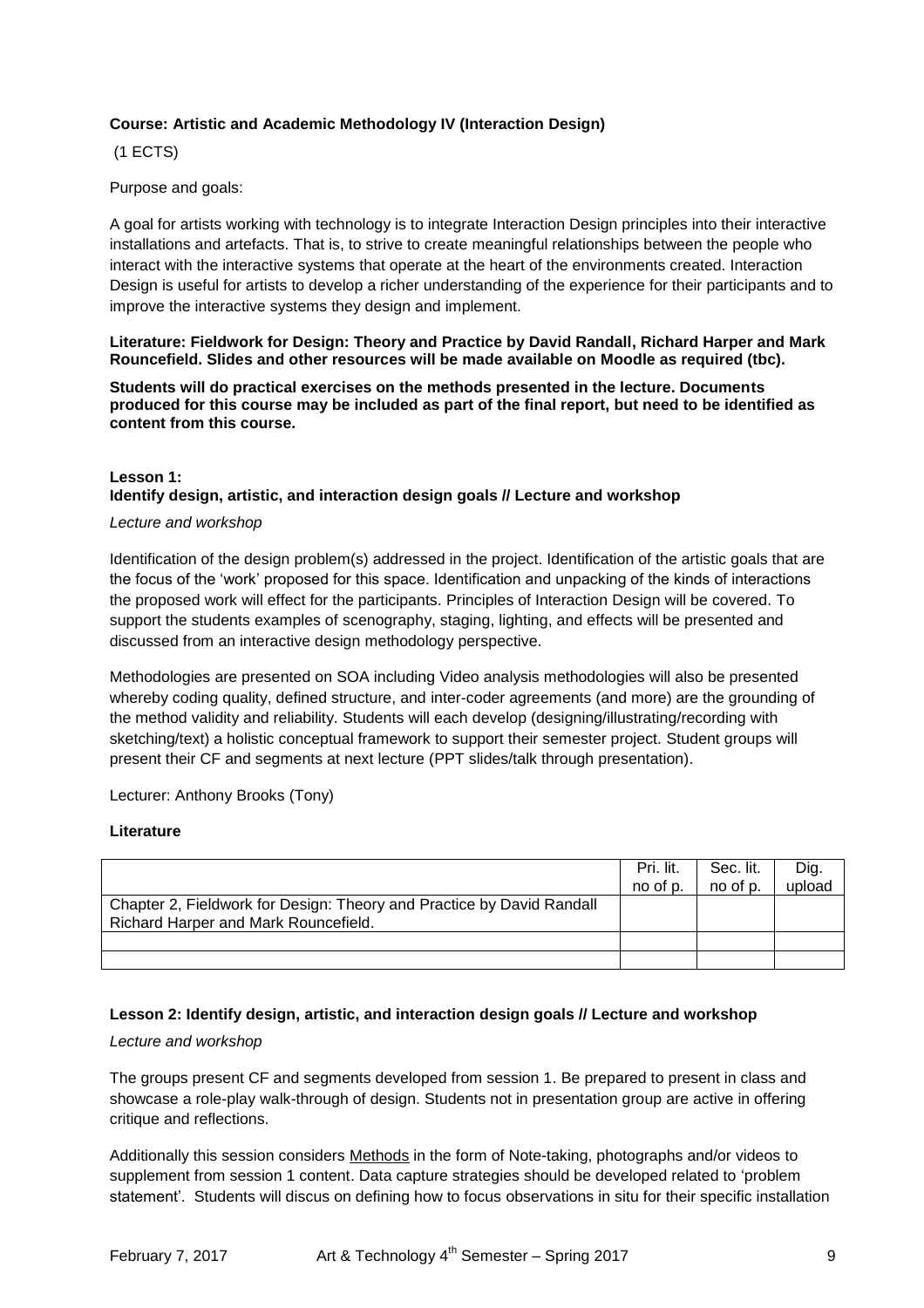including consideration not to disrupt the 'natural' behaviour of the space. Design open-ended interviews and questionnaires to supplement above (targeted) captured data. Plan how will audience be approached and interviewed/questioned and 'walk-through' the audience experience. Identify artistic and design foci for observation with perspective on how analysis will be conducted.

Lecturer: Anthony Brooks (Tony)

#### **Literature**

|                                                                       | Pri. lit. | Sec. lit. | Dig.   |
|-----------------------------------------------------------------------|-----------|-----------|--------|
|                                                                       | no of p.  | no of p.  | upload |
| Chapter 2. Ethnography and How to Do It, Fieldwork for Design: Theory |           |           |        |
| and Practice by David Randall Richard Harper and Mark Rouncefield.    |           |           |        |
|                                                                       |           |           |        |
|                                                                       |           |           |        |

#### **Lesson 3: Ethnography: Study of stakeholders in situ I. // Workshop at exhibition site**

#### *Workshop at exhibition site*

Set up a low/fi life size version of the intended installation at the site. Each group acts as participants in each other's work. Observation of the groups and individuals as they naturally move, interact in and use the space by project groups; observation by taking notes, photographs and/or videos. Consider constraints and limitations, access routes and other design issues in how public will interact with the design. Discussions focus on experiences targeted, artistic and academic methodologies of attaining data towards analysis and outcome information of the experience linked to problem statement/hypothesis.

Assignments: Integrate observations and analysis of data collected into project work. Add to logbook.

Lecturer: Anthony Brooks

#### **Literature**

|                                                                                                                                                     | Pri. lit.<br>no of p. | Sec. lit.<br>no of p. | Dig.<br>upload |
|-----------------------------------------------------------------------------------------------------------------------------------------------------|-----------------------|-----------------------|----------------|
| Chapter 6. Ethnography and How to Do It, Fieldwork for Design: Theory<br>and Practice by David Randall Richard Harper and Mark Rouncefield.<br>*TBC |                       |                       |                |
|                                                                                                                                                     |                       |                       |                |
|                                                                                                                                                     |                       |                       |                |

#### **Lesson 4: Ethnography: Study of stakeholders in situ II // Workshop at exhibition site**

*Workshop at exhibition site*

Discuss findings in groups and narrow in on emergent findings. Critically reflect on own and other groups work. Continue with more honed observation focus. Identify interactions that occur naturally and fine-tune your own project from prolonged site observation.

Lecturer: Anthony Brooks

|                                                                                                                                                     | Pri. lit. | Sec. lit. | Dig.   |
|-----------------------------------------------------------------------------------------------------------------------------------------------------|-----------|-----------|--------|
|                                                                                                                                                     | no of p.  | no of p.  | upload |
| Chapter 6. Ethnography and How to Do It, Fieldwork for Design: Theory<br>and Practice by David Randall Richard Harper and Mark Rouncefield.<br>*TBC |           |           |        |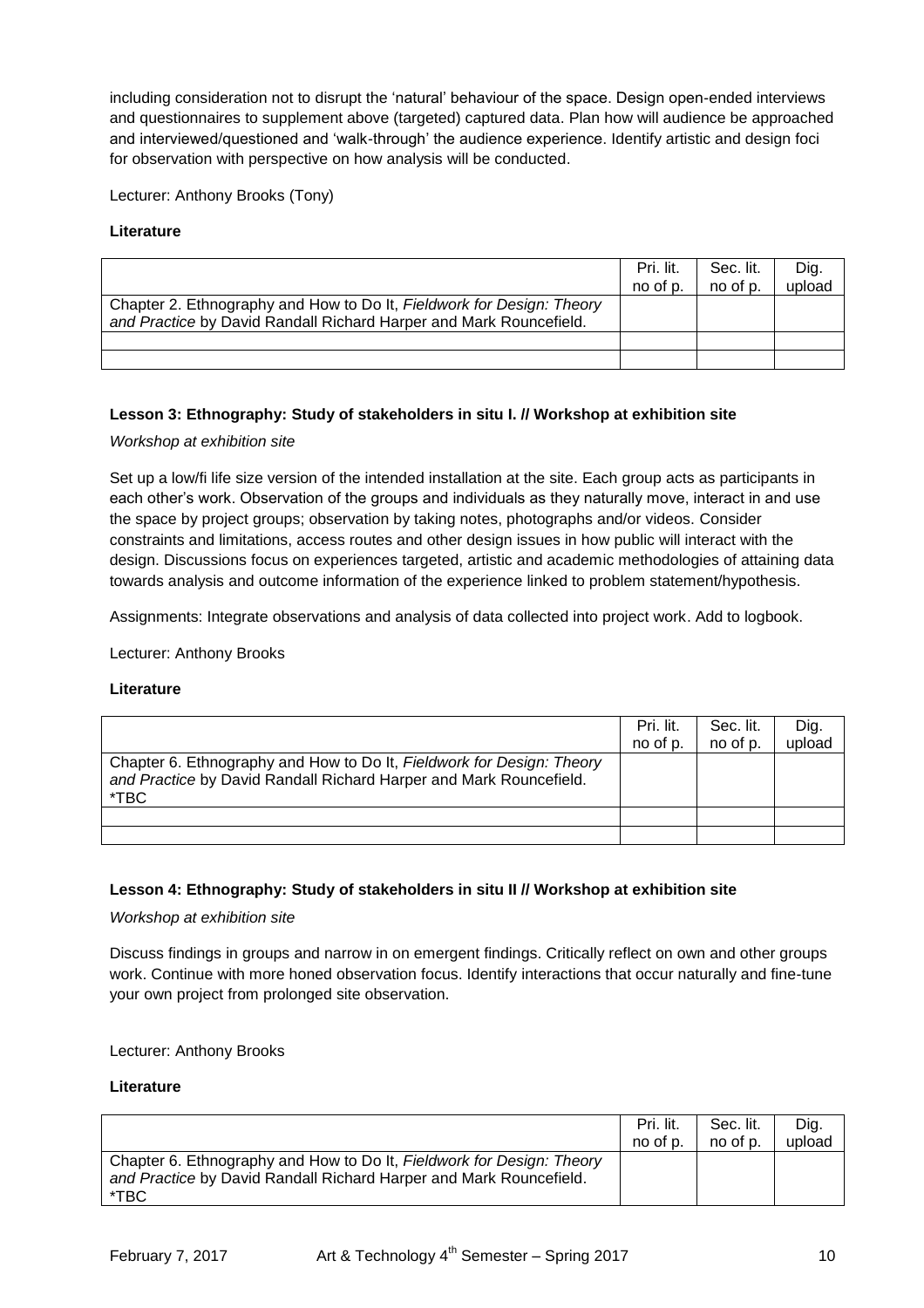## **Course: Digital representation II (CAD II - spatial animation)**

(2 ECTS)

Lecturers: Peter Skotte

#### **Purpose and goals**:

Students will get a basic to intermediate knowledge in simple design and animation principles through hands-on exercises. Learn how to model simple 3D scenes to assist in making up a virtual design of their own installations. Learn how to animate these and add "life" to the 3D scene and replicate intended interaction.

#### **Assessment**

Satisfactory completion of assignments given during the course. Students are required to present their final work in the final class session and be prepared to present their ongoing work throughout the course sessions.

#### **Assignments:**

Using (program to be determined on students competency) to setup both simple exterior models, as well as complex sets, build a simple geometry virtual model of your intended installation. Add animation layers of the intended interaction. Students will do practical exercises on the methods presented in the lecture.

Literature: Maya Online help centre: [www.autodesk.com/maya-help-2016-enu](http://www.autodesk.com/maya-help-2016-enu)

The Art of 3D Computer Animation & Effects, Fourth Edition - Isaac Kerlow <http://eu.wiley.com/WileyCDA/WileyTitle/productCd-0470084901,subjectCd-CSC0.html>

ISBN: 978-0-470-08490-8

#### **Lesson 1: CAD2-1 – Installing and exploring 3D software (Maya)**

*Lecture/workshop*

Getting familiar with the Maya interface

Setup a project.

Maya workflow

Lecturer: Peter Skotte

#### **Literature**

|                                        | Pri. lit.<br>no of p. | Sec. lit.<br>$\overline{1}$ no of p. | Dig.<br>upload |
|----------------------------------------|-----------------------|--------------------------------------|----------------|
| http://www.autodesk.com/education/home |                       |                                      |                |
|                                        |                       |                                      |                |
|                                        |                       |                                      |                |

#### **Lesson 2: CAD2-2 – Modeling 1**

*Lecture/workshop*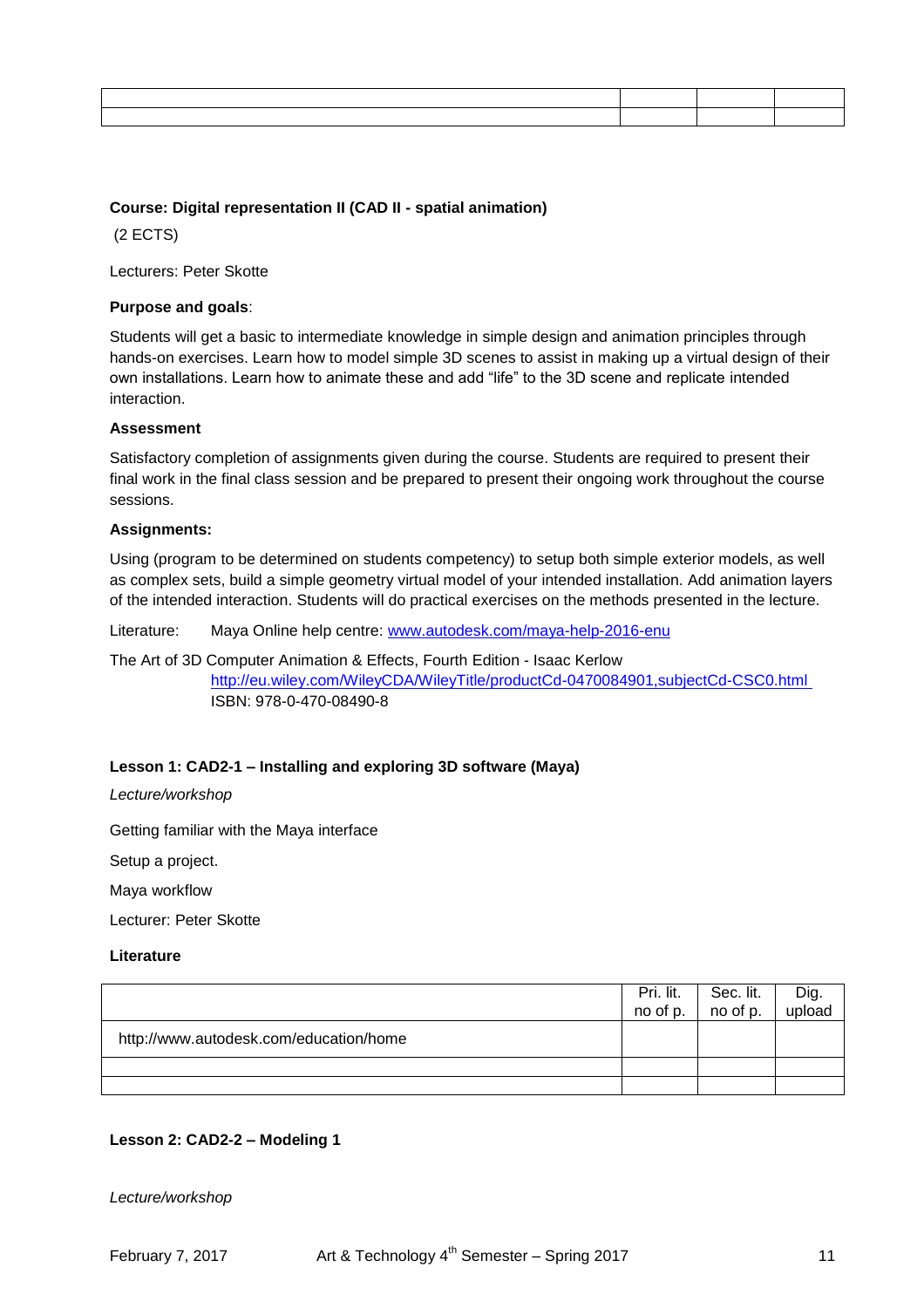Polygons, edges and verticies vs NURBS

Creating polygonal objects

Selecting polygonal components

Box modeling. Soft selection, Reflection

Boolean operations

Lecturer: Peter Skotte

## **Literature**

|  | $\overline{Pri.}$ lit. Sec. lit.<br>no of p. no of p. | Dig.<br>upload |
|--|-------------------------------------------------------|----------------|
|  |                                                       |                |
|  |                                                       |                |
|  |                                                       |                |

#### **Lesson 3: CAD2-3 – Modeling 2**

*Lecture/workshop*

Extrude

Bevel

Edge loops

Mirroring

Using paths

Bridge tool

Lecturer: Peter Skotte

#### **Literature**

| $\overline{Pri.}$ lit.<br>no of p. | $\overline{\text{Sec.}}$ lit. | Dig.<br>upload |
|------------------------------------|-------------------------------|----------------|
|                                    |                               |                |
|                                    |                               |                |
|                                    |                               |                |

## **Lesson 4: CAD2-4 – Materials and textures**

Applying materials

Texture projection

Basic UV mapping

Multiple materials

Lecturer: Peter Skotte

|  | $\overline{Pri.}$ lit. Sec. lit. $\overline{Pri.}$ Sec. lit. | Dig.<br>upload |
|--|--------------------------------------------------------------|----------------|
|  |                                                              |                |
|  |                                                              |                |
|  |                                                              |                |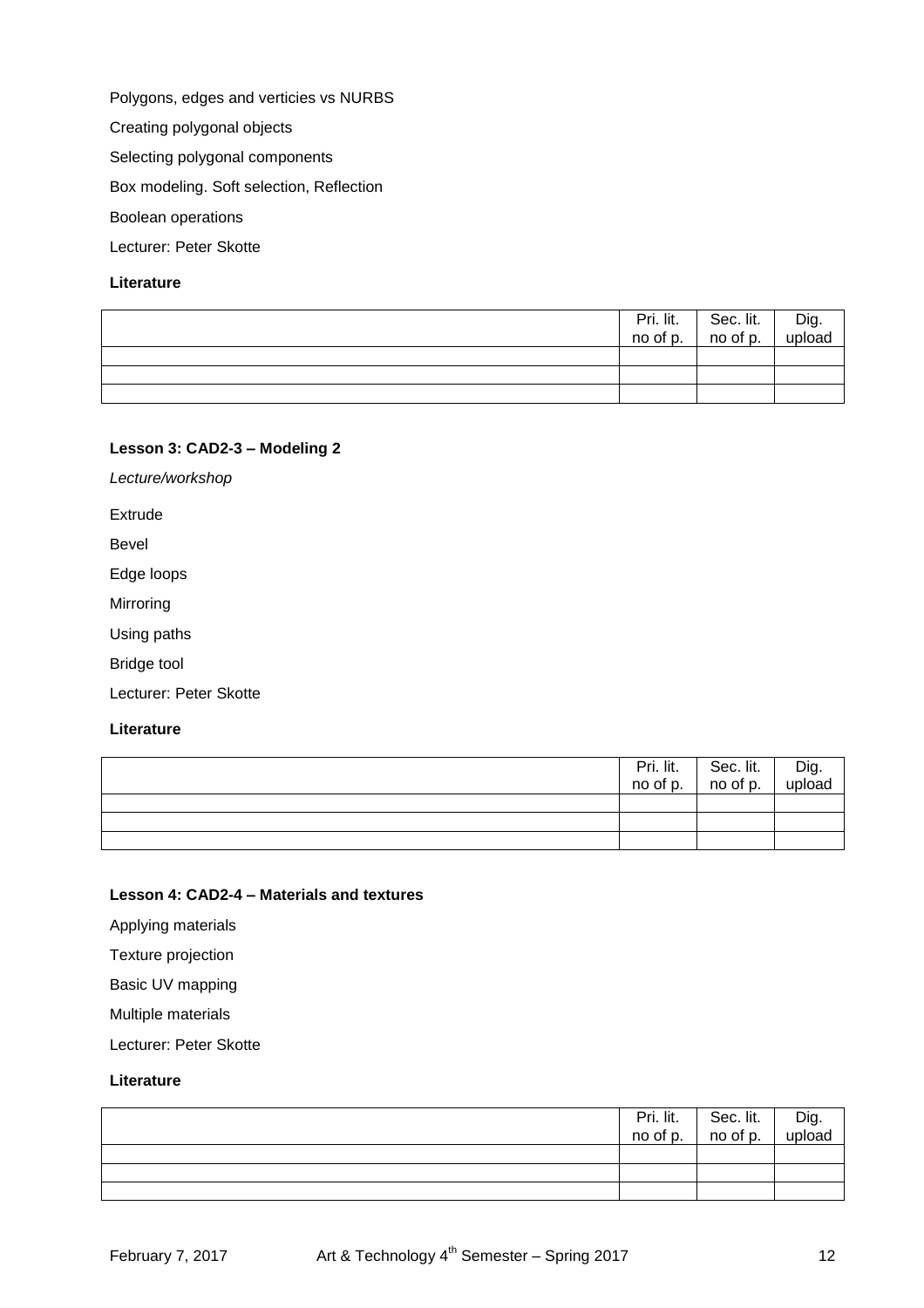## **Lesson 5: CAD2-5 – Animation 1**

*Lecture/workshop*

Animation interface

Animating using set key

Modifying keys

Animation cycles

Lecturer: Peter Skotte

#### **Literature**

| Pri. lit.<br>no of p. | Sec. lit.<br>no of p. | │ Dig.<br>upload |
|-----------------------|-----------------------|------------------|
|                       |                       |                  |
|                       |                       |                  |
|                       |                       |                  |

## **Lesson 6: CAD2-6 – Animation 2**

Path animation

Breakdown keys

Set driven key - Expressions CAD2-7 – Lights

Light types

Basic light setup

Shadow types

#### **Lecturer: Peter Skotte**

**Literature**

|  | $\overline{Pri.}$ lit. Sec. lit. $\overline{Pri.}$ Sec. lit. | Dig.<br>upload |
|--|--------------------------------------------------------------|----------------|
|  |                                                              |                |
|  |                                                              |                |
|  |                                                              |                |

## **Lesson 7: CAD2-8 – Rendering / Output**

Cameras

Raytracing

Image based rendering

Render setup

Output to file

| Pri. lit. | Sec. lit.<br>no of p. | Dig.<br>upload |
|-----------|-----------------------|----------------|
| no of p.  |                       |                |
|           |                       |                |
|           |                       |                |
|           |                       |                |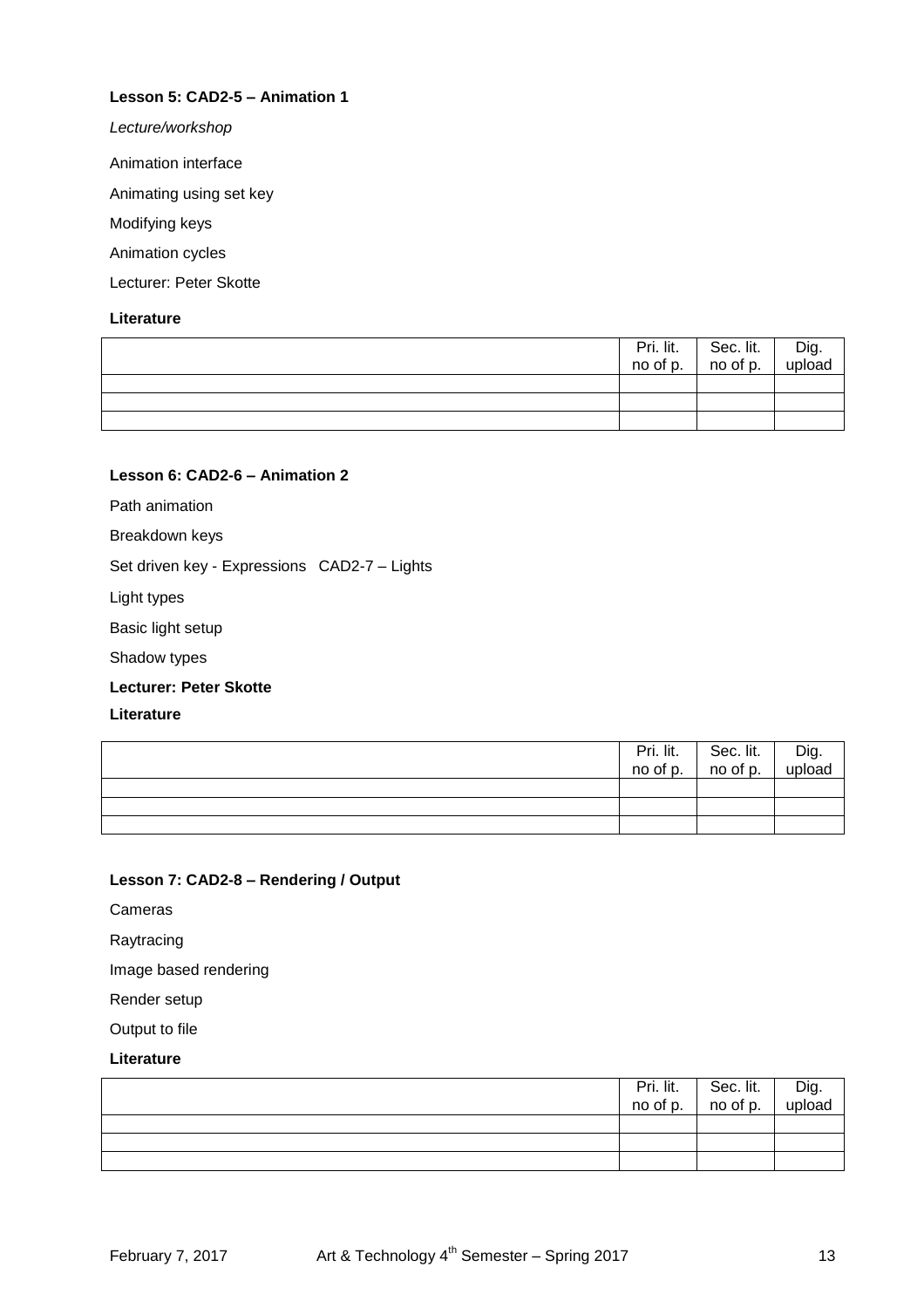## **Lesson 8: CAD2-9 – Q & A session**

## *Workshop*

*Q&A session/Supervision on use of course in relation to your project work.*

Lecturer: Peter Skotte

## **Literature**

|  | $\begin{array}{ c c c c }\n\hline\n\text{Pri. lit.} & \text{Sec. lit.} \\ \text{no of p.} & \text{no of p.} \\ \hline\n\end{array}$ | Dig.<br>upload |
|--|-------------------------------------------------------------------------------------------------------------------------------------|----------------|
|  |                                                                                                                                     |                |
|  |                                                                                                                                     |                |
|  |                                                                                                                                     |                |

## **Course: Interactive Technologies**

(1 ECTS)

Purpose and Goals: This course will address building interactive systems for active and embodied spatial interaction. It will also address using technology outside of the laboratory, what we need to consider when using technology out in the real world and how can we implement it in a meaningful way.

The course will survey a variety of technologies, which can be applied in the context of the semester project.

#### **Lecture 1 – Tangible User Interfaces**

#### *Lecture/workshop?*

Tangible User Interfaces (TUIs) allow for effective and easy interaction with digital information by encapsulating them into a physical form. We will learn from examples how to create and evaluate TUIs.

We will discuss different technologies and prototyping materials to easily develop TUIs.

Assignment(s):

We will have exercises from material covered that are required to be completed in class and/or before next session.

Lecturer: Markus Löchtesfeld

#### **Literature**

|                                                                                                                                                                                                                                                                                                                        | Pri. lit.<br>no of p. | Sec. lit.<br>no of p. | Dig.<br>upload |
|------------------------------------------------------------------------------------------------------------------------------------------------------------------------------------------------------------------------------------------------------------------------------------------------------------------------|-----------------------|-----------------------|----------------|
| Ishii, H., Lakatos, D., Bonanni, L., & Labrune, J. B. (2012). Radical<br>atoms: beyond tangible bits, toward transformable materials.<br>interactions, 19(1), 38-51                                                                                                                                                    |                       |                       |                |
| Wiethoff, A., Schneider, H., Rohs, M., Butz, A., & Greenberg, S. (2012,<br>February). Sketch-a-TUI: low cost prototyping of tangible interactions<br>using cardboard and conductive ink. In Proceedings of the Sixth<br>International Conference on Tangible, Embedded and Embodied<br>Interaction (pp. 309-312). ACM. |                       |                       |                |
|                                                                                                                                                                                                                                                                                                                        |                       |                       |                |

## **Lesson 2: Gestural Interaction**

*Lecture/workshop?*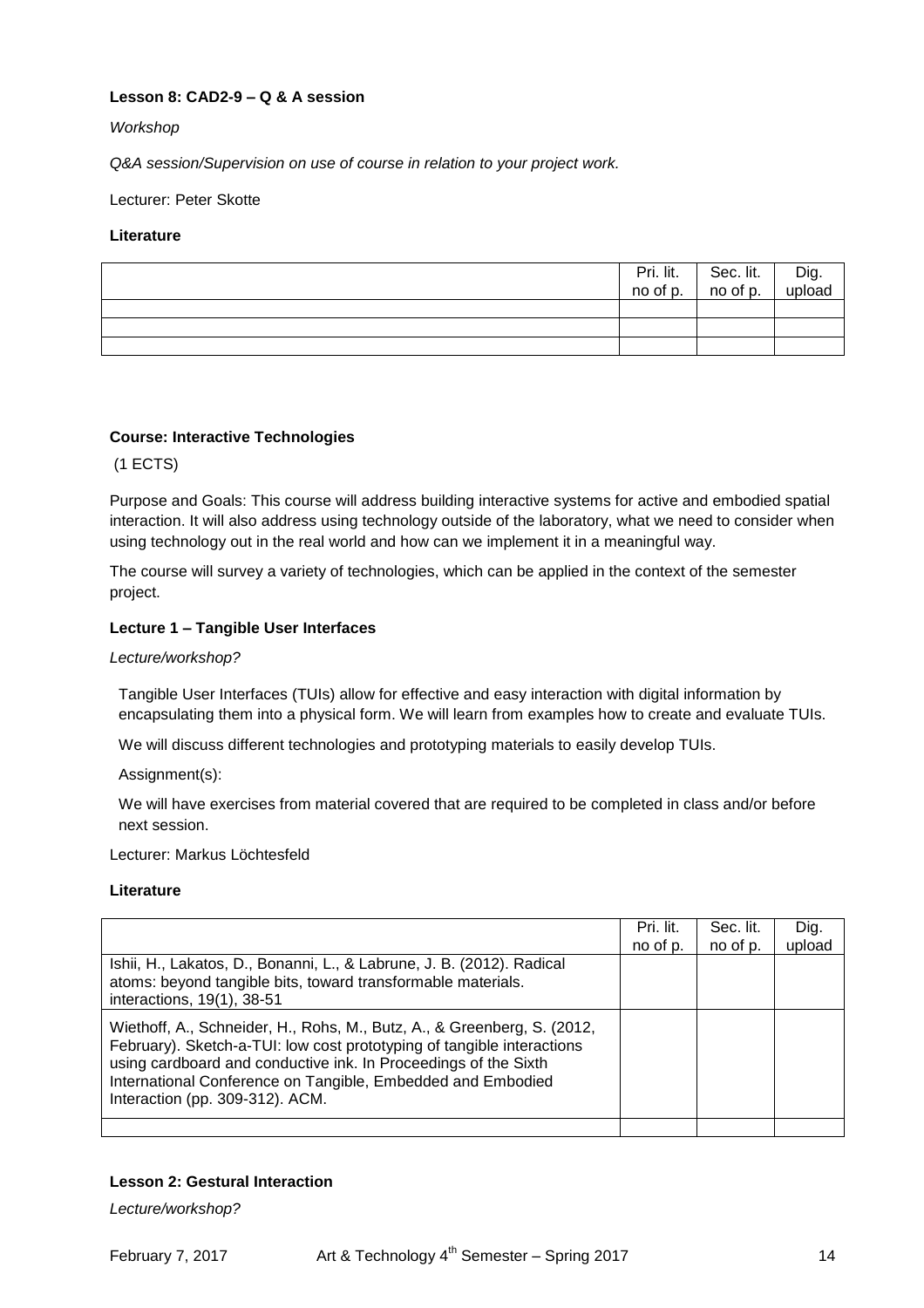Gestural Interaction will cover a variety of sensing technologies and detection algorithms that allow for mobile as well as public interaction through gestures. We will explore possible use-cases based on the theme of the semester project. The lecture will include an exercise in gestural sensing based on available sensors (e.g. Kinect and smartphone sensors).

#### Assignment(s):

Exercises from material covered that are required to be completed in class and/or before next session

Lecturer: Markus Löchtesfeld

#### **Literature**

|                                                                                                                                                                                                                   | Pri. lit.<br>no of p. | Sec. lit.<br>no of p. | Dig.<br>upload |
|-------------------------------------------------------------------------------------------------------------------------------------------------------------------------------------------------------------------|-----------------------|-----------------------|----------------|
| Billinghurst, Marc, and Bill Buxton. "Gesture based interaction." Haptic<br>input 24 (2011).                                                                                                                      |                       |                       |                |
| Valdes, C., Eastman, D., Grote, C., Thatte, S., Shaer, O., Mazalek, A., &<br>Konkel, M. K. (2014, April).                                                                                                         |                       |                       |                |
| Exploring the design space of gestural interaction with active tokens<br>through user-defined gestures. In Proceedings of the SIGCHI<br>Conference on Human Factors in Computing Systems (pp. 4107-4116).<br>ACM. |                       |                       |                |

#### **Lesson 3: Biosensing**

#### *Lecture/workshop?*

Biosensing will cover different ways of measuring biosignals from living beings, such as galvanic skin responses, heartbeat, EMG, EEG, etc. The lecture will also contain exercises in creating a biosensing artefact, based on available sensors Assignment(s):

Exercises from material covered that are required to be completed in class and/or before next session

Lecturer: Markus Löchtesfeld

#### **Literature**

|                                                                              | Pri. lit. | Sec. lit. | Dig.   |
|------------------------------------------------------------------------------|-----------|-----------|--------|
|                                                                              | no of p.  | no of p.  | upload |
| Sean M. Montgomery and Ira M. Laefsky, Biosensing in MAKE Volume<br>26, 2011 |           |           |        |
|                                                                              |           |           |        |
|                                                                              |           |           |        |

#### **Lesson 4: Project Specific Problems and Examples**

#### *Lecture/workshop?*

In this lecture we will look at examples of previous work in the field and analyse their design, also the groups semester projects will be presented and any technical issues can be discussed. Especially we will cover different ways making sure the technology we work with will perform as expected outside the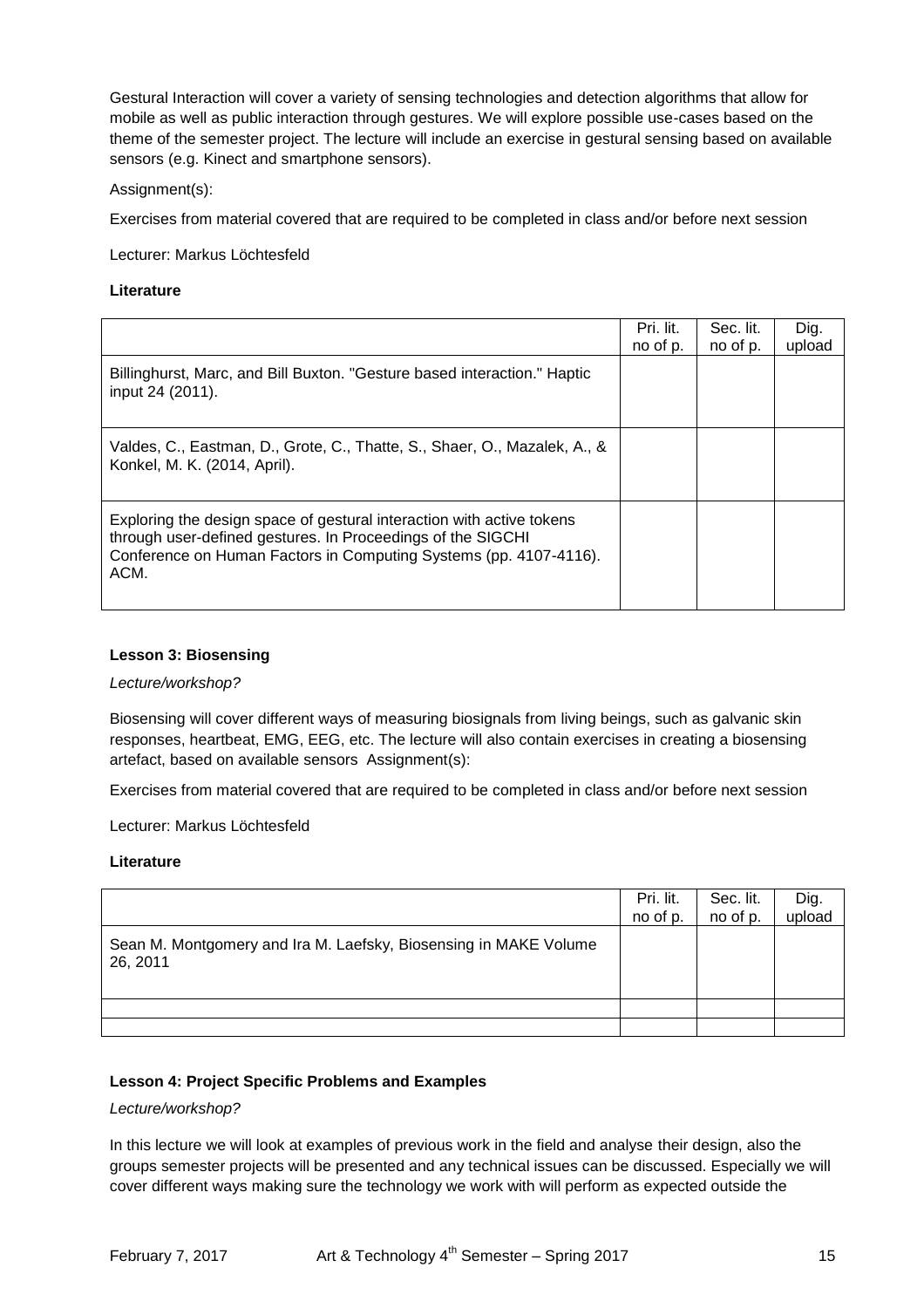laboratory. This will cover safety, ingress protection, weather proofing and power supply considerations Assignment(s):

Exercises from material covered that are required to be completed in class and/or before next session.

Lecturer: Markus Löchtesfeld

## **Literature**

|                   | Pri. lit.<br>no of p. | Sec. lit.<br>no of p. | Dig.<br>upload |
|-------------------|-----------------------|-----------------------|----------------|
| ANSI/IEC 60529    |                       |                       |                |
| Make: Electronics |                       |                       |                |
|                   |                       |                       |                |

## **Course: Aesthetics and Interaction (1 ECTS)**

Purpose and goals:

In this course we will discuss different approaches for novel interactions in public places with the hidden data-layer of smart cities. These will include crowd engagement through public displays and media facades. Furthermore we will look into the exploitation of geographical information to create more informed decisions for spatial experiences.

Assessment: Assessment will be based on a presentation of the final group

#### **Lesson 1:**

#### *Lecture/workshop?*

With the recent push towards smart cities not only a variety of new data about the city and its inhabitants will be available, but also new interaction possibilities will emerge. We will discuss and explore novel sensors and actuators for smart cities and how they can be utilized to enable smart civics to become an active part in the city life.

Assignments:

We will have exercises from material covered that are required to be completed in class and/or before next session.

Lecturer: Markus Löchtesfeld

#### **Literature**

|                                                                                                                                                                               | Pri. lit.<br>no of p. | Sec. lit.<br>no of p. | Dig.<br>upload |
|-------------------------------------------------------------------------------------------------------------------------------------------------------------------------------|-----------------------|-----------------------|----------------|
| Townsend, A. M. (2013). Smart cities: big data, civic hackers, and the<br>quest for a new utopia. WW Norton & Company.                                                        |                       |                       |                |
| Brynskov, M., Carvajal Bermúdez, J. C., Fernández, M., Korsgaard, H.,<br>Mulder, I. J., Piskorek, K., & De Waal, M. (2014). Urban Interaction<br>Design: Towards City Making. |                       |                       |                |
|                                                                                                                                                                               |                       |                       |                |

#### **Lesson 2: GeoHCI**

*Lecture/workshop?*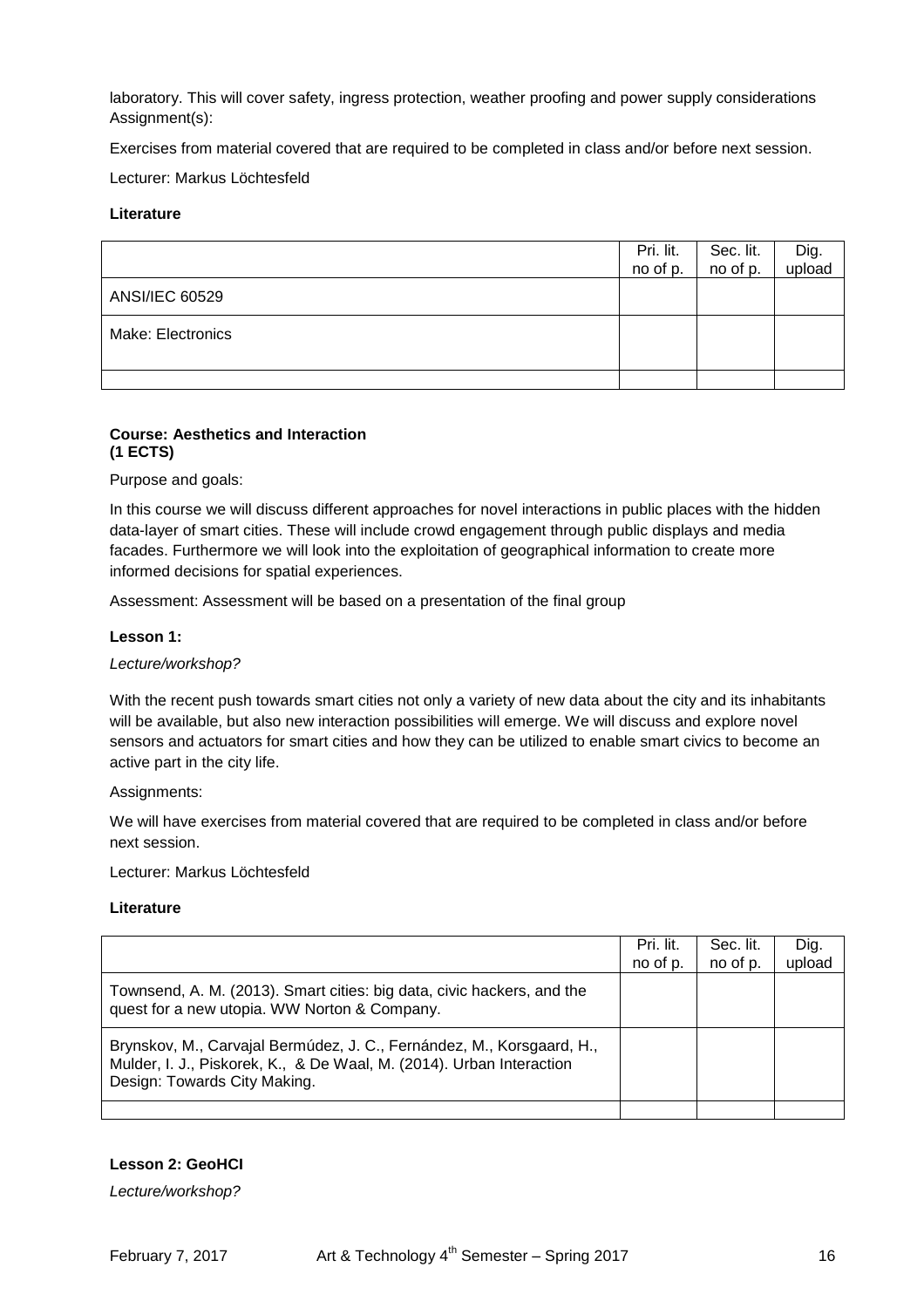The increasing popularity of social computing as well as the number of ubiquitous GPS enabled devices gave a rise to the importance of geography for human computer interaction. We now, either explicitly or implicitly, track, store capture, and annotate our surroundings constantly through out the day. In this course we will have an introduction to foundational literature, modern geography, as well as, the qualitative and quantitative research practices that are most relevant.

## Assignments:

We will have exercises from material covered that are required to be completed in class and/or before next session.

Lecturer: Markus Löchtesfeld

## **Literature**

|                                                                                                                                                                                                 | Pri. lit.<br>no of p. | Sec. lit.<br>no of p. | Dig.<br>upload |
|-------------------------------------------------------------------------------------------------------------------------------------------------------------------------------------------------|-----------------------|-----------------------|----------------|
| Goodchild, M. F., Fu, P., & Rich, P. (2007). Sharing geographic<br>information: an assessment of the Geospatial One-Stop. Annals of the<br>Association of American Geographers, 97(2), 250-266. |                       |                       |                |
| De Smith, M. J., Goodchild, M. F., & Longley, P. (2007). Geospatial<br>analysis: a comprehensive guide to principles, techniques and software<br>tools. Troubador Publishing Ltd.               |                       |                       |                |
|                                                                                                                                                                                                 |                       |                       |                |

## **Lesson 3: Pervasive Public Displays**

#### *Lecture/workshop?*

In this course we will discuss opportunities and challenges raised by the emergence of pervasive display systems as a new communication medium for public and semi-public spaces. Besides technological challenges we will explore how to engage passers-by into meaningful interactions with public displays.

Assignments:

We will have exercises from material covered that are required to be completed in class and/or before next session.

Lecturer: Markus Löchtesfeld

## **Literature**

|                                                                                                                                                                                                                                                            | Pri. lit.<br>no of p. | Sec. lit.<br>no of p. | Dig.<br>upload |
|------------------------------------------------------------------------------------------------------------------------------------------------------------------------------------------------------------------------------------------------------------|-----------------------|-----------------------|----------------|
| Müller, J., Alt, F., Michelis, D., & Schmidt, A. (2010, October).<br>Requirements and design space for interactive public displays. In<br>Proceedings of the international conference on Multimedia (pp. 1285-<br>1294). ACM                               |                       |                       |                |
| Alt, F., Schneegaß, S., Schmidt, A., Müller, J., & Memarovic, N. (2012,<br>June). How to evaluate public displays. In Proceedings of the 2012<br>International Symposium on Pervasive Displays (p. 17). ACM.                                               |                       |                       |                |
| Müller, J., Walter, R., Bailly, G., Nischt, M., & Alt, F. (2012, May).<br>Looking glass: a field study on noticing interactivity of a shop window. In<br>Proceedings of the SIGCHI Conference on Human Factors in Computing<br>Systems (pp. 297-306). ACM. |                       |                       |                |

## **Lecture 4: Media Facades**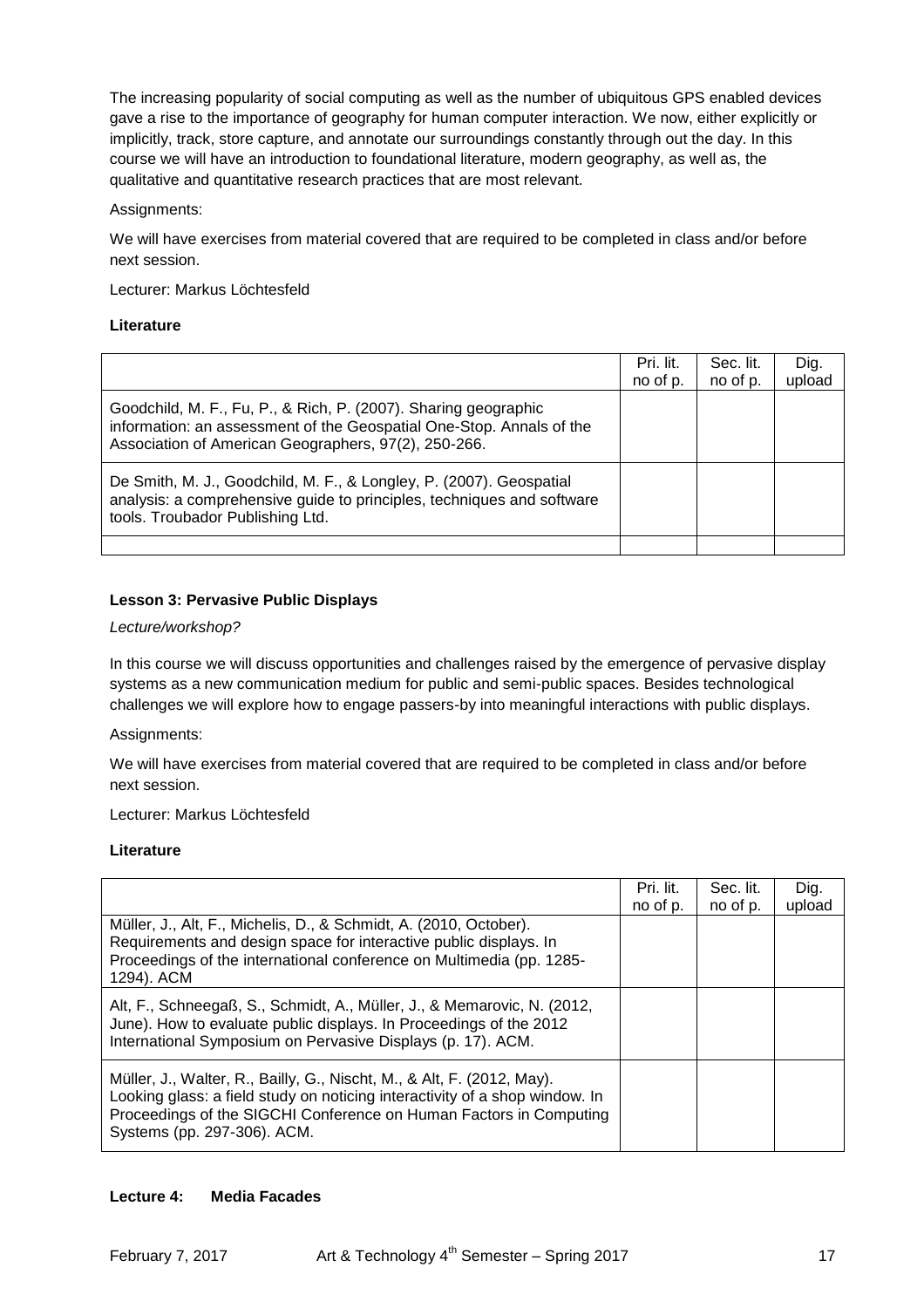## *Lecture/workshop?*

Media facades are a special category of public displays and a prominent example of the digital augmentation of urban spaces. They denote the concept of turning the surface of a building into a largescale urban screen. Due to their enormous size and the highly dynamic urban environment around them, they require special interaction techniques. In this course we will establish the foundation for the design for such urban interactions as well as how to prototype and create ad-hoc media facades.

Assignments:

We will have exercises from material covered that are required to be completed in class and/or before next session.

Lecturer: Markus Löchtesfeld

#### **Literature**

|                                                                                                                                                                                                 | Pri. lit.<br>no of p. | Sec. lit.<br>no of p. | Dig.<br>upload |
|-------------------------------------------------------------------------------------------------------------------------------------------------------------------------------------------------|-----------------------|-----------------------|----------------|
| Behrens, Moritz, and Duncan P. Brumby. "Designing Media Architectural<br>Interfaces for Interactions in Urban Spaces." Citizen's Right to the Digital<br>City. Springer Singapore, 2015. 55-77. |                       |                       |                |
| Gehring, Sven, and Alexander Wiethoff. "Interaction with media<br>façades."Informatik-Spektrum 37.5 (2014): 474-482.                                                                            |                       |                       |                |
|                                                                                                                                                                                                 |                       |                       |                |

# **Course: Construction of Architectural Spaces of Interaction**

(1 ECTS)

## **Lesson 1: The Creation of Spatial Experience and Interaction spaces**

#### *Lecture and workshop*

*This course focus on modes of interaction and explore various forms of spatial experiences by investigating excisting examples, and by doing a series of experiments. The students will work in smaller groups, where they, based on the literature for the lecture, will discuss examples, and carry out model experiements. The experiments can also serve as inspiration for project work.*

Lecturer: Line Marie Bruun Jespersen

|                                                                                                                                                                                                                                                                                                                                                                                           | Pri. lit. | Sec. lit. | Dig.   |
|-------------------------------------------------------------------------------------------------------------------------------------------------------------------------------------------------------------------------------------------------------------------------------------------------------------------------------------------------------------------------------------------|-----------|-----------|--------|
|                                                                                                                                                                                                                                                                                                                                                                                           | no of p.  | no of p.  | upload |
| Ching, F. 1996. Form, Space and Order, 2nd ed. NY: Von Nostrand and<br>Reinhold: Introduction p. IX-XIII Primary Elements p.1-27                                                                                                                                                                                                                                                          | 27        |           |        |
| Rachael Luck: What is it about space that is important in interaction? Lets<br>take the world from at situated point of view. IN: Nicholas S. Dalton,<br>Holger Schnädelbach, Mikael Wiberg, Tasos Varoudis (eds): Architecture<br>and Interaction. Human Computer Interaction in Space and Place.<br>Springer Verlag. Pp. 37-57<br>(Online acces through AUB Aalborg University Library) | 20        |           |        |
| Parag Deshpande: On Potential Application of Interaction Design for<br>Placemaking. In: Nicholas S. Dalton, Holger Schnädelbach, Mikael<br>Wiberg, Tasos Varoudis (eds): Architecture and Interaction. Human<br>Computer Interaction in Space and Place. Springer Verlag pp. 321-241<br>(Online acces through AUB Aalborg University Library)                                             | 20        |           |        |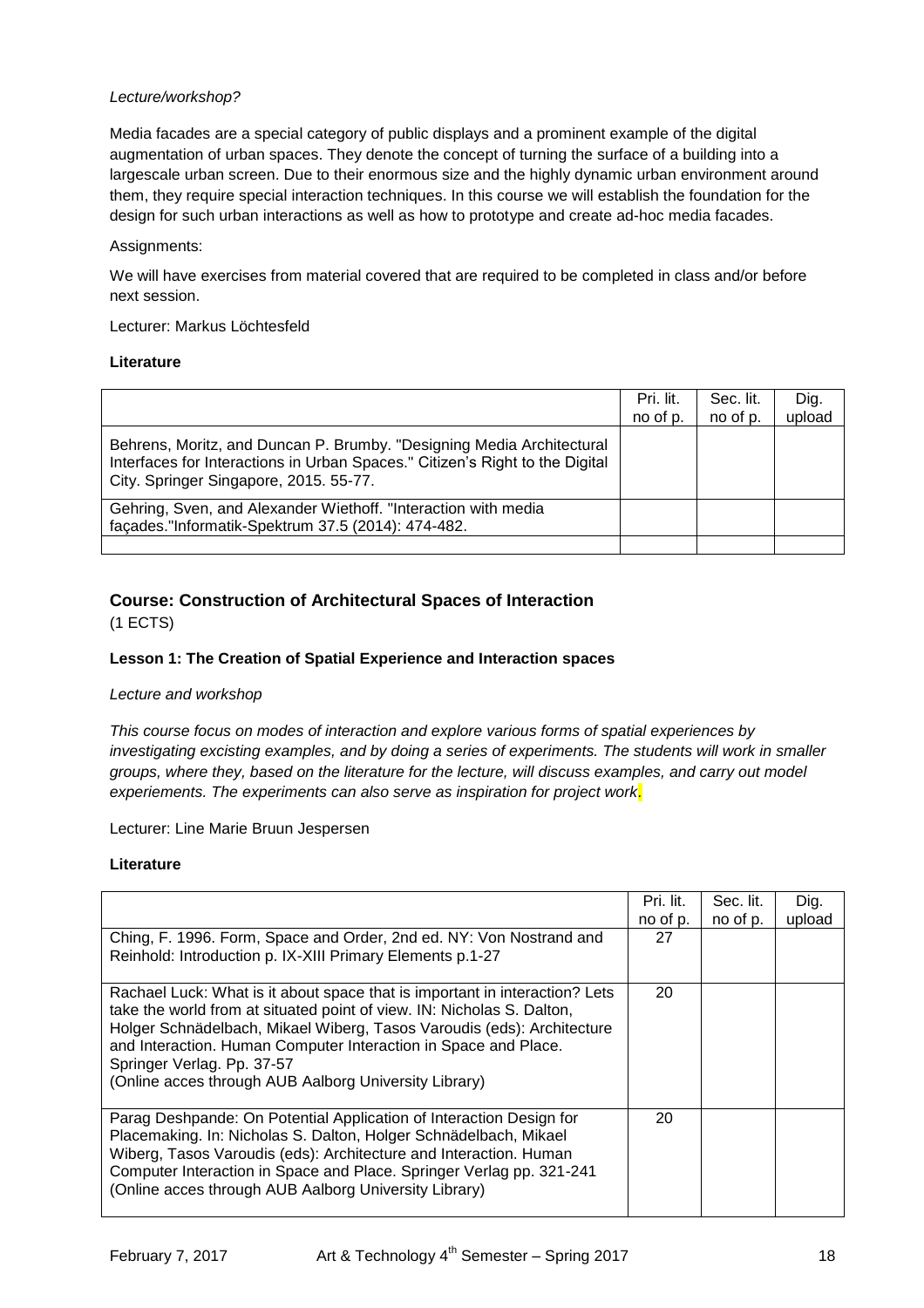| Video link with interview with Ruairi Glynn about Interactive Architecture<br>Lab, Bartlett.<br>http://www.interactivearchitecture.org/study-interactive-architecture-at-<br>ucl.html |  |
|---------------------------------------------------------------------------------------------------------------------------------------------------------------------------------------|--|
| Research blog from Interactive Archtecture Lab, Bartlett:                                                                                                                             |  |
| http://www.interactivearchitecture.org/blog                                                                                                                                           |  |
| Video from DAC exhibitions Around the Corner – tendencies in Danish                                                                                                                   |  |
| Public Space, 2009/2010: Oplevelse/Experience:                                                                                                                                        |  |
| http://www.youtube.com/watch?v=C4KhpYuClBE&feature=relmfu                                                                                                                             |  |

## **Lesson 2: Below and Above. Floors and Ceilings.**

*Lecture and workshop*

*In this lecture and workshop we will focus on the following questions and:*  Investigation of ways of interacting with the floor/the ceiling Projections/shadows on the floor Gamification of the floor, Playable floors (play, analogue bodily interaction) Transforming the properties of the floor: Sounds or other experiences coming from the floor: Hanging objects Creating ceilings, canopes

1. Presentation and Investigation of different principles of creating Architectural Spaces of Interaction with focus on floors and ceilings. A series of reference projects is the base of the discussion.

2. Spatial Model Experimentation

3. Short presentation of results.

Lecturer: Line Marie Bruun Jespersen

#### **Literature**

|                                                                        | Pri. lit. | Sec. lit. | Dig.   |
|------------------------------------------------------------------------|-----------|-----------|--------|
|                                                                        | no of p.  | no of p.  | upload |
| Ching, F. 1996. Form, Space and Order, 2nd ed. NY: Von Nostrand and    | 26        |           |        |
| Reinhold: Form defining space. Horizontal Elements defining space. Pp. |           |           |        |
| 110-136                                                                |           |           |        |
|                                                                        |           |           |        |
| Reference works:                                                       |           |           |        |
| Parfyme, Minigolfbane på Halmforvet.                                   |           |           |        |
| Jean Dubufffet, Jardin d'email. Kröller-Muller Museum                  |           |           |        |
| Shusaku Arakawa and Madeline Gins: Site of Reversible Destiny, Japan   |           |           |        |
| PWP Landscape Architects: Tanner Fountain, Harvard                     |           |           |        |
| Pippilotti Rist and Carlos Martines: Stadtlounge                       |           |           |        |
| Pippilotti Rist: projections on ceiling                                |           |           |        |
| SLA: Frederiksberg nye byrum                                           |           |           |        |
| Zadar, Croatia: water organ + light installation                       |           |           |        |
| Olafur Lava floor, riverbed, tesserae+mirrors                          |           |           |        |
| Kollision: The Rabbit Hole. https://vimeo.com/180577253                |           |           |        |
|                                                                        |           |           |        |

## **Lesson 3:** *Walls*

*Lecture and workshop*

Guiding questions for this lecture: how can we interact with a wall?

The wall as a screen (Media facades, and more) The wall as furniture (bodily interaction)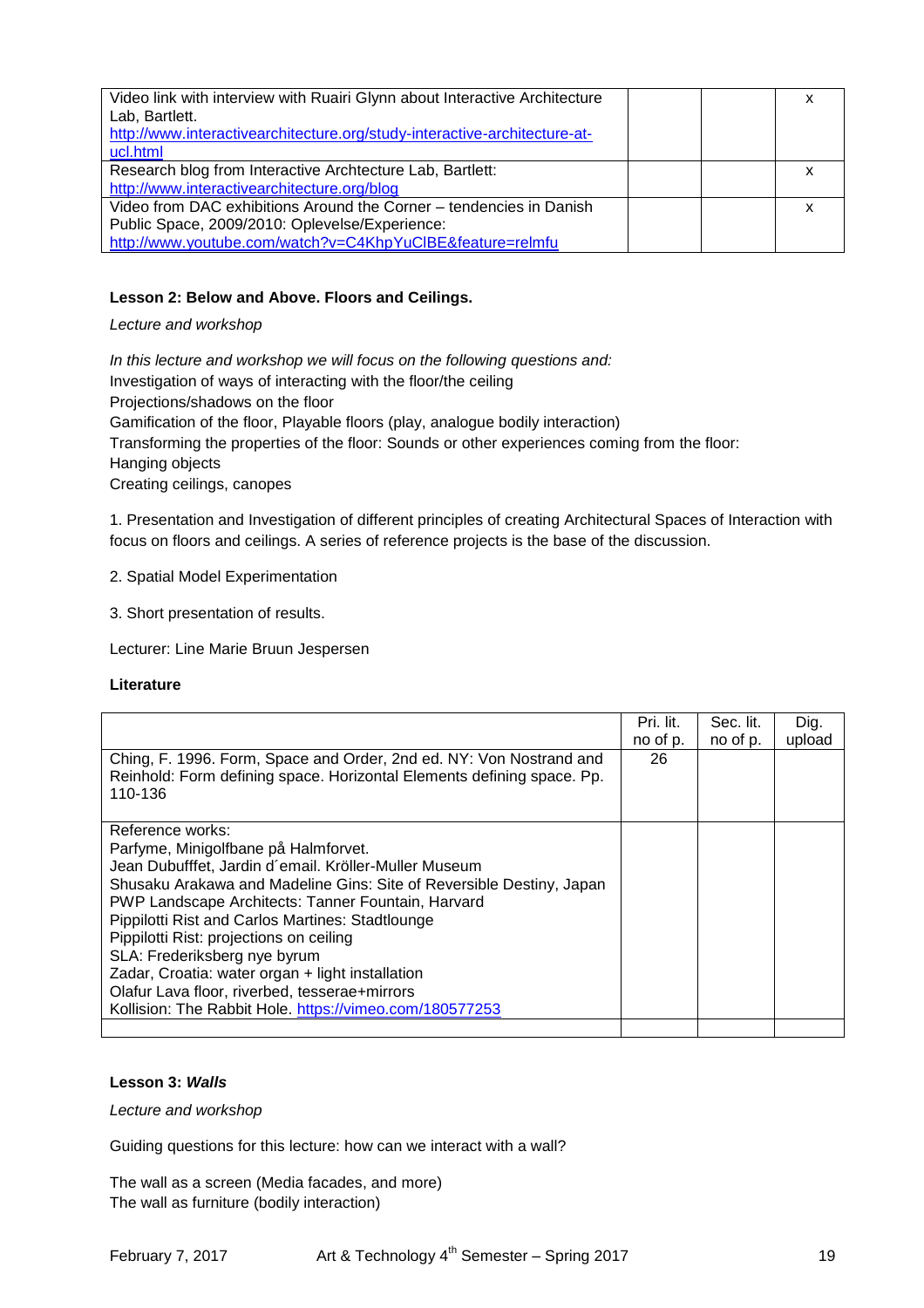The "generous" wall. Wall as sculpture, medium for aesthetic experiences. The wall as (semi)penetrable zone or space. Front vs. edges Similarities to "real walls", real architecture and deconstruction.

Lecturer: Line Marie Bruun Jespersen

#### **Literature**

|                                                                                                      | Pri. lit.<br>no of p. | Sec. lit.<br>no of p. | Dig.<br>upload |
|------------------------------------------------------------------------------------------------------|-----------------------|-----------------------|----------------|
| Ching, F. 1996. Form, Space and Order, 2nd ed. NY: Von Nostrand and<br>Reinhold: Planes, pp. 144-181 | 37                    |                       |                |
|                                                                                                      |                       |                       |                |
| Reference works:                                                                                     |                       |                       |                |
| Byens hegn                                                                                           |                       |                       |                |
| 1:1 Landskab, De røde heste.                                                                         |                       |                       |                |
| Ann Morrison a.o.: Humming Wall                                                                      |                       |                       |                |
| Thomas Damsbo: Happy wall.                                                                           |                       |                       |                |
| Leandro Ehrlich: Batiment (Aarhus festuge)                                                           |                       |                       |                |
| Alex Chinneck: From the knees of my nose to the belly of my toes                                     |                       |                       |                |
| (Cliftonville)                                                                                       |                       |                       |                |
| More examples might be added                                                                         |                       |                       |                |
|                                                                                                      |                       |                       |                |

#### **Lesson 4: Landscapes, routes, coupled spaces and edges**

*Lecture and workshop*

Theme: Landscapes, routes, coupled spaces and edges (fuzzy and semi-transparent) Guiding questions:

Brainstorm: Which other types of spaces for interaction can we think of.

Investigation of :Coupled spaces: the labyrinth, the treasure map, the psychogeographical route Swarms and islands

Fuzzy edges: half walls, columns/poles: elements that create a rhytm.

1. Presentation and Investigation of different principles of creating Architectural Spaces of Interaction with focus on spaces that are experienced in flows and sequences. A series of reference projects function as the the base of the discussion.

2. Spatial Model Experimentation

3. Short presentation of results.

Lecturer: Line Marie Bruun Jespersen

|                                                                                                                                                                                                                                                                  | Pri. lit.<br>no of p. | Sec. lit.<br>no of p. | Dig.<br>upload |
|------------------------------------------------------------------------------------------------------------------------------------------------------------------------------------------------------------------------------------------------------------------|-----------------------|-----------------------|----------------|
| Ching, F. 1996. Form, Space and Order, 2nd ed. NY: Von Nostrand and<br>Reinhold<br>Ching: Vertical linear elements pp. 136-143<br>Organization of form and space pp 196-209<br>Circulation: Movement through space pp.252-291<br>Ordering Principles pp. 349-423 | 133                   |                       |                |
| Reference works:<br>Jeppe Hein: Water Pavillons                                                                                                                                                                                                                  |                       |                       |                |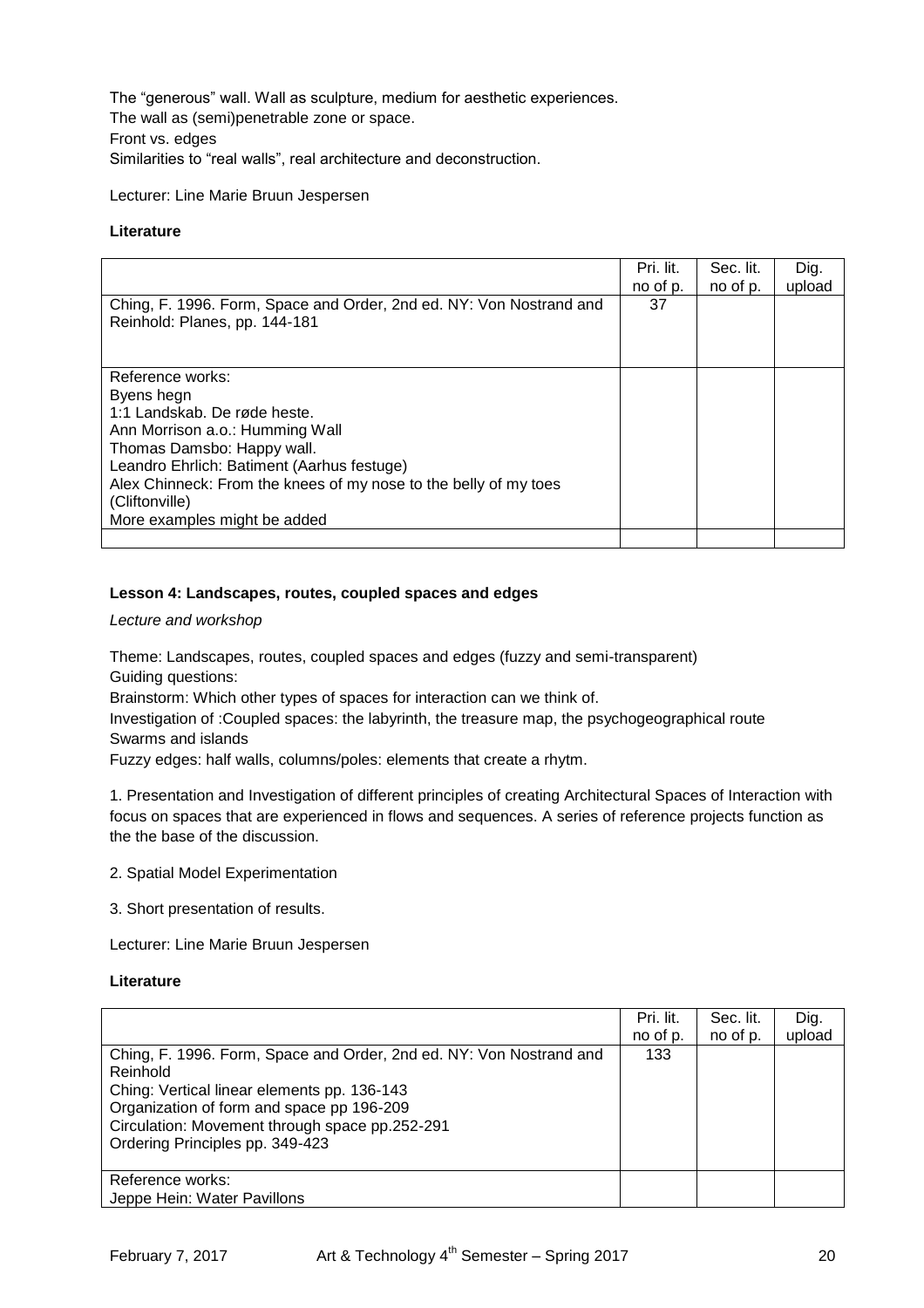| Penetrables + Squidsoup<br>Keinicke & Overgaard Arkitekter, UIWE: Rebskoven/Under halvtaget<br>Rafael Lozano-Hemmers light architecture<br>Speer: Light Cathedral<br>Philip Beesley: Hylozoic Series, Hylozoic ground. |  |  |
|------------------------------------------------------------------------------------------------------------------------------------------------------------------------------------------------------------------------|--|--|
| More examples to be added.                                                                                                                                                                                             |  |  |
|                                                                                                                                                                                                                        |  |  |

# **Module 14: International Collaboration (International kollaboration)**

(5 ECTS)

HSA330023F

**Location:** ArT4

**Study Board:** Art & Technology

## **Module coordinator:**

Line Marie Bruun Jespersen (KOM)

## **Module teachers are additionally**

Elizabeth Ann Jochum (KOM)

## **Method of work and language:**

Group work in relation to course activities and seminars

Language: English

## **Module contents:**

The module "International Collaboration" is a theoretical and practical introduction to methods of collaboration with international art institutions and/or art and design companies, and its possibilities and challenges. The students learn how to organize and implement an international collaborative project. The teaching format is a workshop. The project is supported by relevant literature and case studies that thematizes and discuss central ideas such as globalization, networked culture, and collaborative creativity.

# **Learning objectives:**

Learning objectives:

During this module, students should acquire:

Basic knowledge about

- theories and methods of collaborative and networked creativity
- the influence of globalization on media art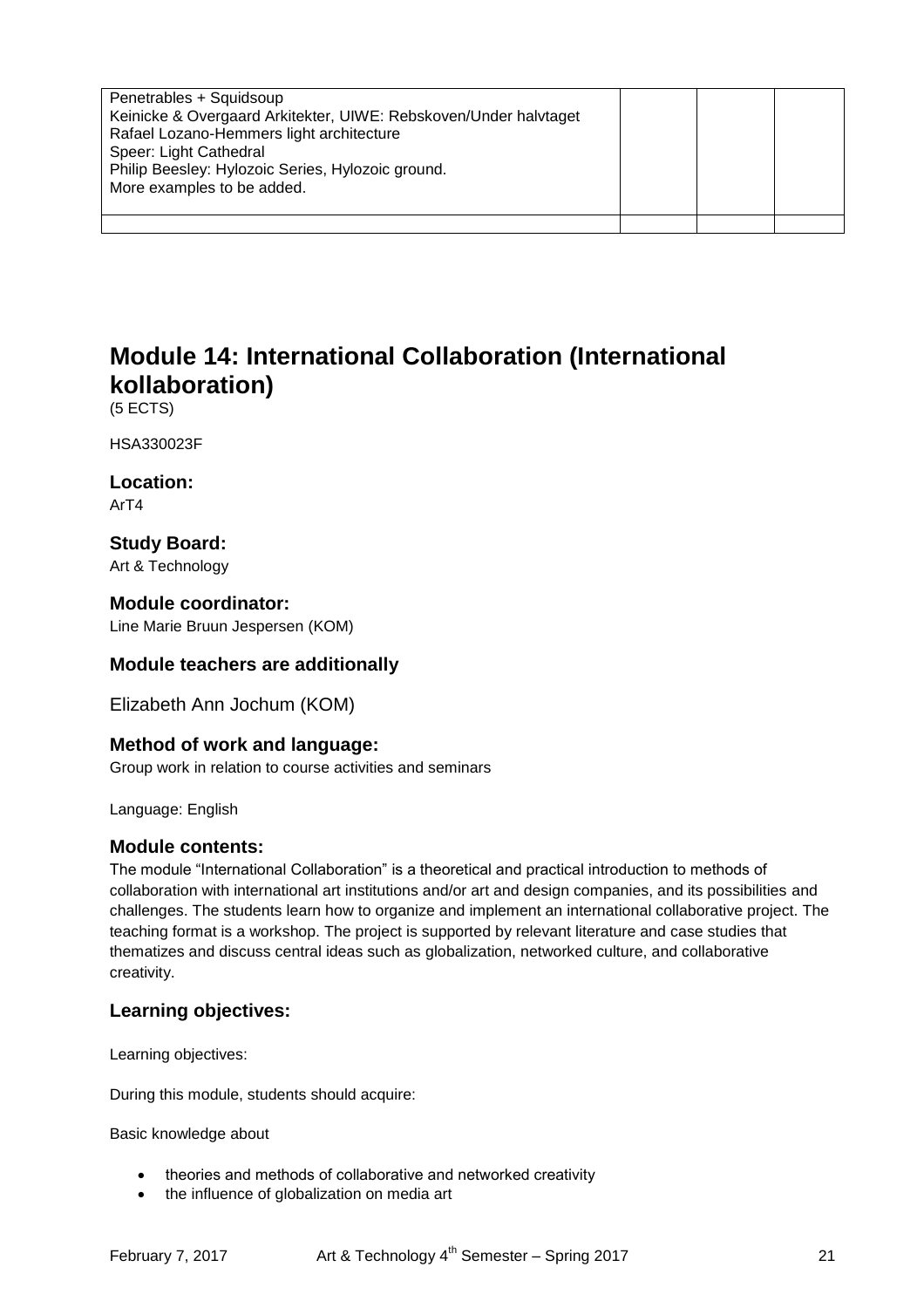technological conditions and solutions of collaborative work

Skills in

- creating conceptual and technological frameworks for collaboration
- devising concrete methods of collaboration on the basis of existing methodologies in the field

Competencies in

- analyzing existing conditions of collaboration including analysis of user groups and participating institutions
- reflecting on present cultural-historical and media technological conditions and prospective solutions of international collaboration.

The module is completed with:

Examination 14

An internal written examination in Module 14 "International Collaboration" (International kollaboration).

Form of examination: c)

The examination consists is an international collaboration project and a reflective report, which must not exceed 10 pages.

Evaluation: pass/fail. In case of a Fail grade, an additional examiner will also evaluate the assignment.

Substitution: the examination may be substituted by satisfactory and active participation in courses, i.e. 80% presence and submission of all assignments set during the course. Credits: 5 ECTS

The examination should demonstrate that the student has fulfilled the objectives outlined above.

| Exam dates:   |                      |
|---------------|----------------------|
| Hand-in date: |                      |
| To:           | Through Digital Exam |

## **Scope and expectations:**

See objectives. Students are expected to participate actively in lectures

#### **Participants:**

ArT4

# **Prerequisites for participation:**

#### **Lesson 1: Art and Globalization (a broader perspective)**

#### *Lecture*

We live in an interconnected world where cultural forms, commodities, and ideas circulate widely. This course investigates the conditions and effects of our interconnected world through the lens of art. The focus is on the impact – both positive and negative – of globaliazation on art practice, production, curation, and reception. This introduction to art and globalization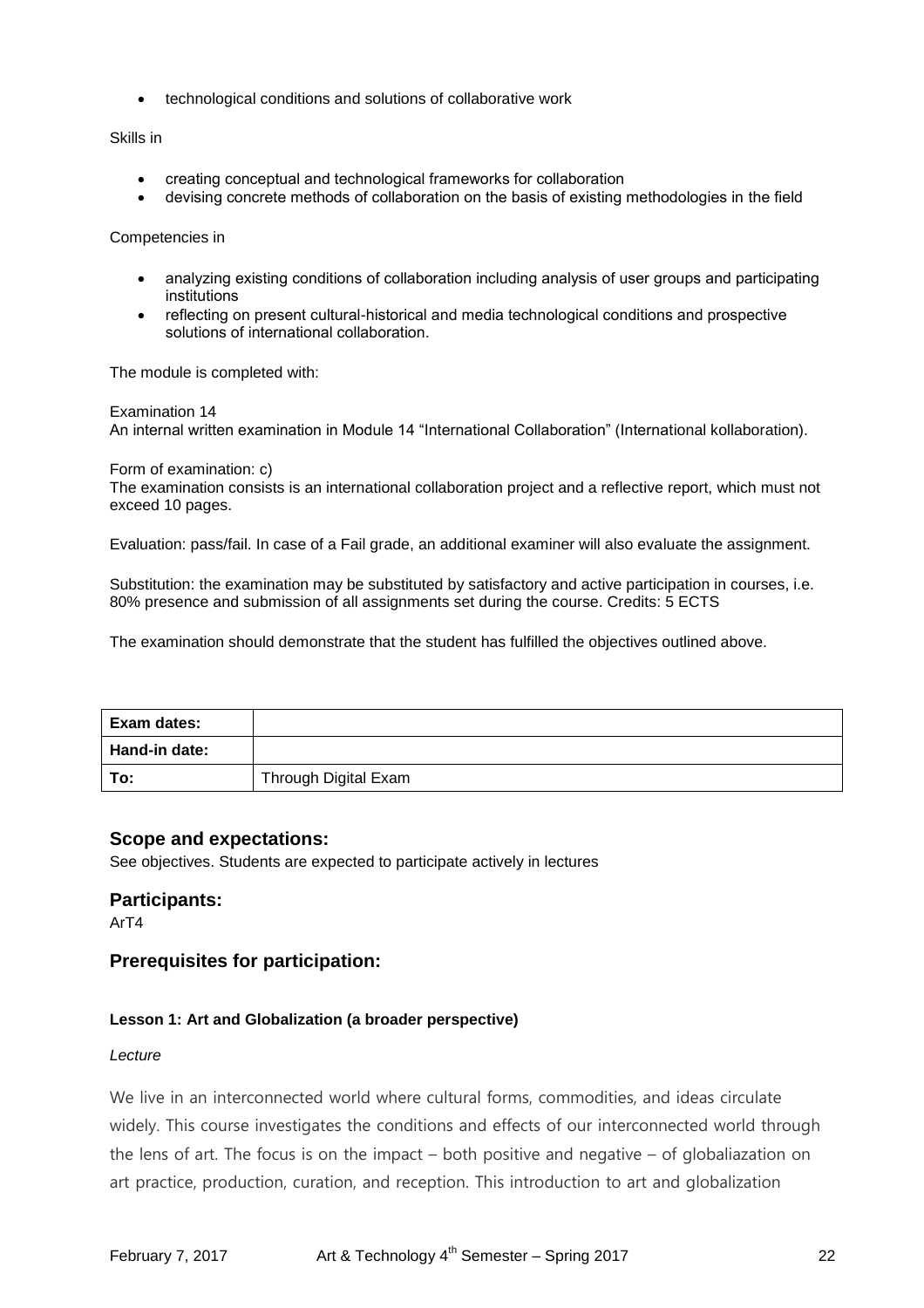frames critical questions that you will investigate in individual research projects, as well as site visits to galleries and art academies with strong international profiles that foster exchange. We will critically examine how institutional and cultural framworks shape the methods art practice in a global context.

## Lecturer: Elizabeth Jochum

Lecturer:

## **Literature**

|                                                                                    | Pri  | Sec    | Dig.  |
|------------------------------------------------------------------------------------|------|--------|-------|
|                                                                                    |      | . lit. | uploa |
|                                                                                    | lit. | no     | d     |
|                                                                                    | no   | οf     |       |
|                                                                                    | οf   | p.     |       |
|                                                                                    | p.   |        |       |
| Introduction: The ABC of Globalisation and Contemporary Art (2013) Jonathan Harris | 20   |        |       |
| Globalizing Contemporary Art (2010) Lotte Philipsen CH 5 "Global dimensions of     | 20   |        |       |
| contemporary art."                                                                 |      |        |       |
| http://globalaesthetics.au.dk/fileadmin/www.globalaesthetics.au.dk/A global net wo |      |        |       |
| rk of art.pdf                                                                      |      |        |       |

# **Lesson 2: Art and Globalization (a broader perspective)**

#### *workshop*

Globalization promises and threatens to change radically the ways in which artists work and the also which artists work. How are artists, curators, and educational, and artistic insittutitions affected? What are the downsides and pitfalls of globalization? , addressing the issues accompanying transnational dynamics in the overlapping realms of culture, economics, politics, religion, and other dimensions of life? Are globalization and transnationalism equivalent? What happens if we place China at the center of globalization? In this course, we enter this conversationLecturer:

#### **Literature**

|                                                                         | Pri. lit.<br>no of p. | Sec. lit.<br>no of p. | Dig.<br>upload |
|-------------------------------------------------------------------------|-----------------------|-----------------------|----------------|
| The Utopian Globalists: Artists of Worldwide Revolution, (2013) Harris, | 20                    |                       |                |
| Jonathan                                                                |                       |                       |                |
| Globalisation and Contemporary Art (2013) Jonathan Harris               | 20                    |                       |                |
|                                                                         |                       |                       |                |

## **Lesson 3: Globalization and the Major Art Institutions**

## *Lecture*

In this lecture we will investgate the role of globalization within the major Art Institutions. It can be major national institutions such as such as Tate Modern, National Gallery or or private institutions that play major roles on he global art scene, such as Guggenheim. We will discuss examples og "The Tate Effect",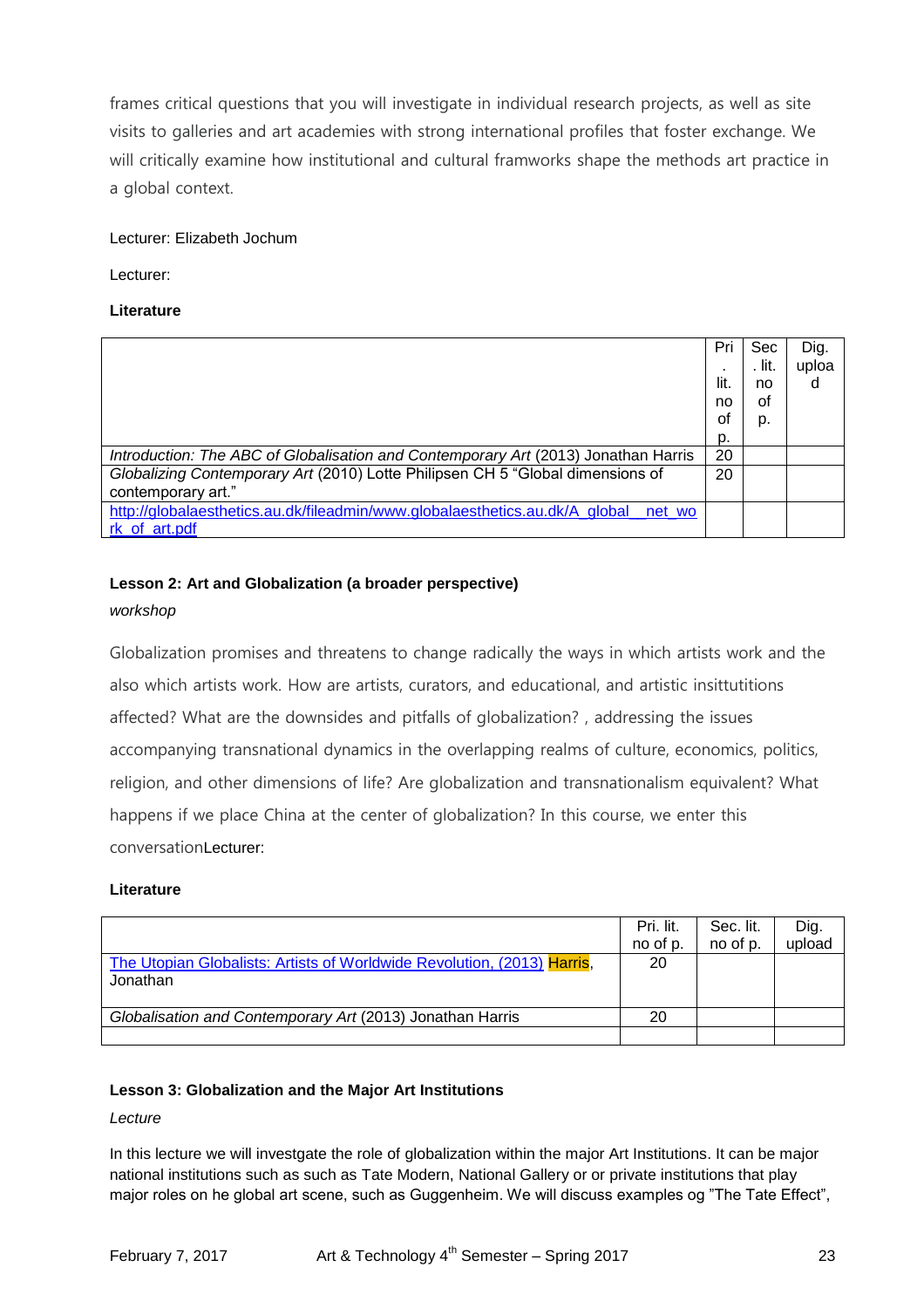and "The Bilbao Effect", art institutions as global brands, as icons for cultural capital, as tourist destinations, etc.

Lecturer:

## **Literature**

|                                                                                                                                                                                                                 | Pri. lit. | Sec. lit. | Dig.   |
|-----------------------------------------------------------------------------------------------------------------------------------------------------------------------------------------------------------------|-----------|-----------|--------|
|                                                                                                                                                                                                                 | no of p.  | no of p.  | upload |
| Hans Belting: Contemporary Art as Global Art. A Critical Estimate. In:<br>The Global Art World. Audiences, Markets and Museums. Hans Belting<br>and Andrea Buddensieg (eds.)                                    | 40        |           | x      |
| Peter Weibel: Global Art: Rewritings, Transformations, and Translations.<br>Thoughts on the Project GAM. In: The Global Art World. Audiences,<br>Markets and Museums. Hans Belting and Andrea Buddensieg (eds.) | 14        |           | x      |
| T. J. Demos: The Tate Effect. In: The Global Art World. Audiences,<br>Markets and Museums. Hans Belting and Andrea Buddensieg (eds.)                                                                            | 10        |           | x      |
|                                                                                                                                                                                                                 |           |           |        |

## **Lesson 4: Globalization and the Major Art Institutions**

*workshop*

Research, analysis, discussion of examples from London: Tate, Whitechapel Gallery, National Gallery, Barbican Center

Lecturer: Line Marie BruunJespersen

#### **Literature**

|               | Pri. lit. | Sec. lit. | Dig.   |
|---------------|-----------|-----------|--------|
|               | no of p.  | no of p.  | upload |
| See lecture 3 |           |           |        |
|               |           |           |        |
|               |           |           |        |

## **Lesson 5: Global markets and networks**

*Lecture*

In this lecture we will discuss the impact of globalization on the art market and art networks. We will discuss different forms of art events, that adress an international, if not global audience. Examples are the major art fairs and art markets (fx Art Basel, Frieze) and recurring international art exhibitions (fx Biennalle in Venezia, Documenta, Sklupturprojekt Munster (which all take place this year)

Lecturer: Line Marie Bruun Jespersen

| Stefano Baia Curioni, Laura Forti, and Ludovica Leone: Making Visible:<br>Artist and Galleries in the Global Art System. Pp.55-77 In: Olav Velthuis<br>and Stefano Baia Curioni (eds): Cosmopolitan Canvases. The<br>Globalization of Markets for Contemporary Art. Oxford University Press.<br>2015 | Pri. lit.<br>no of p.<br>22 | Sec. lit.<br>no of p. | Dig.<br>upload<br>х |
|------------------------------------------------------------------------------------------------------------------------------------------------------------------------------------------------------------------------------------------------------------------------------------------------------|-----------------------------|-----------------------|---------------------|
| Olav Velhuis and Stefano Baia Curioni: Making Markets Global. Pp.1-31<br>In: Olav Velthuis and Stefano Baia Curioni (eds): Cosmopolitan                                                                                                                                                              | 30                          |                       | x                   |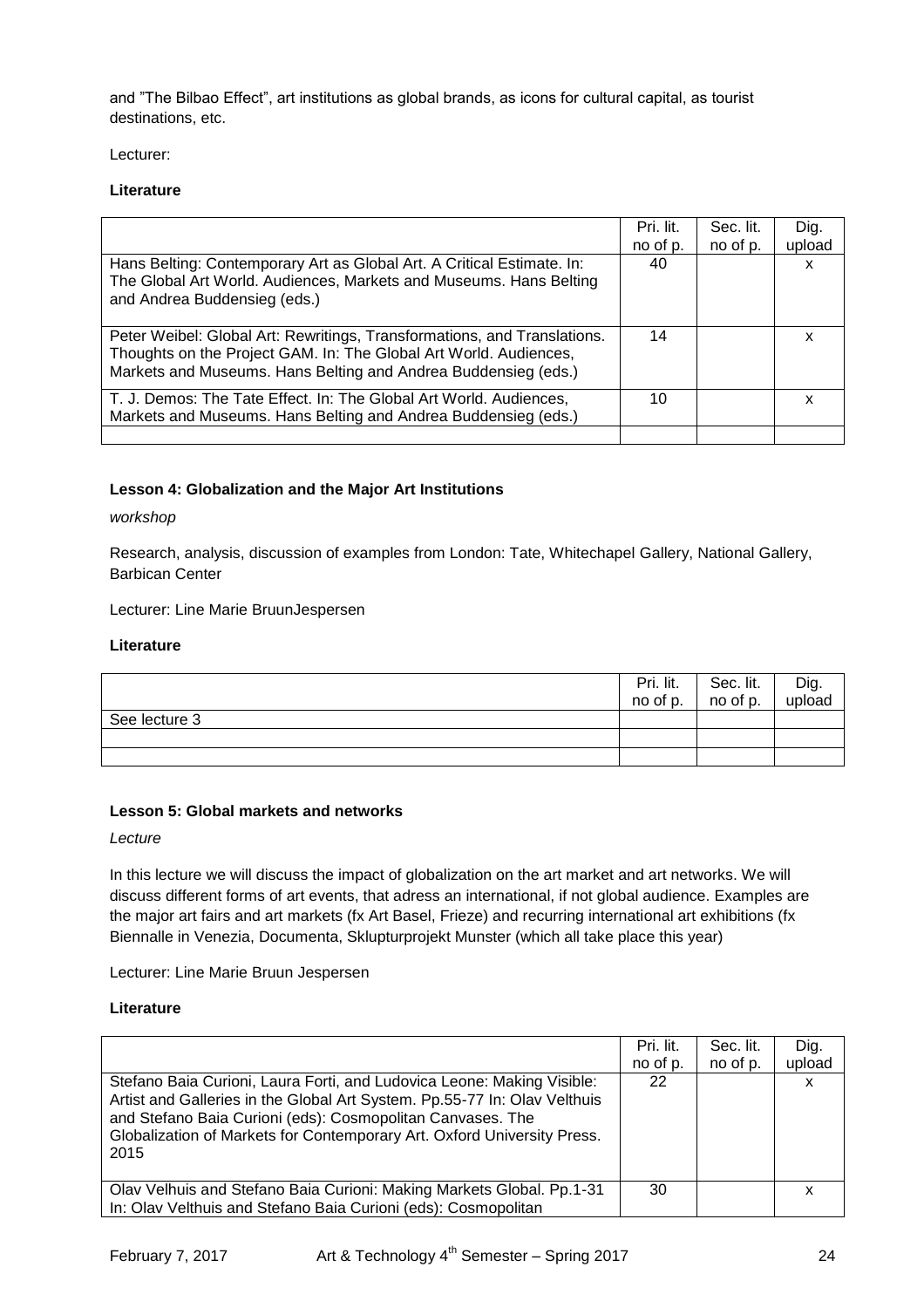| Canvases. The Globalization of Markets for Contemporary Art. Oxford     |    |  |
|-------------------------------------------------------------------------|----|--|
| University Press. 2015                                                  |    |  |
| Alain Quemin and Femke van Hest: The Impact of Nationality and          | 22 |  |
| Territory on Fame and Success in the Visual Arts Sector: Artists,       |    |  |
| Experts, and the Market. Pp. 170-192 In: Olav Velthuis and Stefano Baia |    |  |
| Curioni (eds): Cosmopolitan Canvases. The Globalization of Markets for  |    |  |
| Contemporary Art. Oxford University Press. 2015                         |    |  |
|                                                                         |    |  |

#### **Lesson 6: Global markets and networks**

*workshop*

Research, analysis, discussion of examples from London:

Galleries: Saatchi Gallery, White Cube, Lisson Gallery, Gagosian.

Art Fairs and events: Frieze, Turner Prize, Fourth Plinth.

Lecturer: Line Marie Bruun Jespersen

#### **Literature**

|               | Pri. lit.<br>no of p. | Sec. lit.<br>no of p. | <sup>I</sup> Dig.<br>upload |
|---------------|-----------------------|-----------------------|-----------------------------|
| See lecture 5 |                       |                       |                             |
|               |                       |                       |                             |
|               |                       |                       |                             |

### **Lesson 7: Art and Science and Art Based Research in international labs**

*Lecture*

Alongside globalization, the interdisciplinary concept of art/science collaborations have transformed art practice and introduced the field of art-based and artistic research. Fesitvals, exhibitions, and museums are sites where reserach scientists working in the creative arts showcase their work. In some ways, these exhibitons are continuations of the public demonstration of science that began in the seventeenth century. However, the global and international context of these festivals, and their relevance to the development of research and artistic practice, take on new relevance in a global context.The lecture introduces students to different types of Art and Science projects and laboratry models, including exhibtions and researh outcomes.

Lecturer: Elizabeth Ann Jochum

#### **Literature**

|                                                                         | Pri. lit. | Sec. lit. | Dig.   |
|-------------------------------------------------------------------------|-----------|-----------|--------|
|                                                                         | no of p.  | no of p.  | upload |
| Deborah Turnbull and Matthew Connell: Curating Digital Public Art In:   | 12        |           |        |
| Interactive Experience in the Digital Age                               |           |           |        |
| Jennifer G. Sheridan: Digital Arts Entrepeneurship: Evaluating          | 12        |           |        |
| Performative Interaction. In: Interactive Experience in the Digital Age |           |           |        |
| Human Robot Interaction with Humanoid Diamandini Using and Open         | 6         |           |        |
| Experimentation Methods (2016) Silvera-Tawil, Velonaki, Rye             |           |           |        |

## **Lesson 8: Art and Science and Art Based Reserch in international labs**

*Workshop*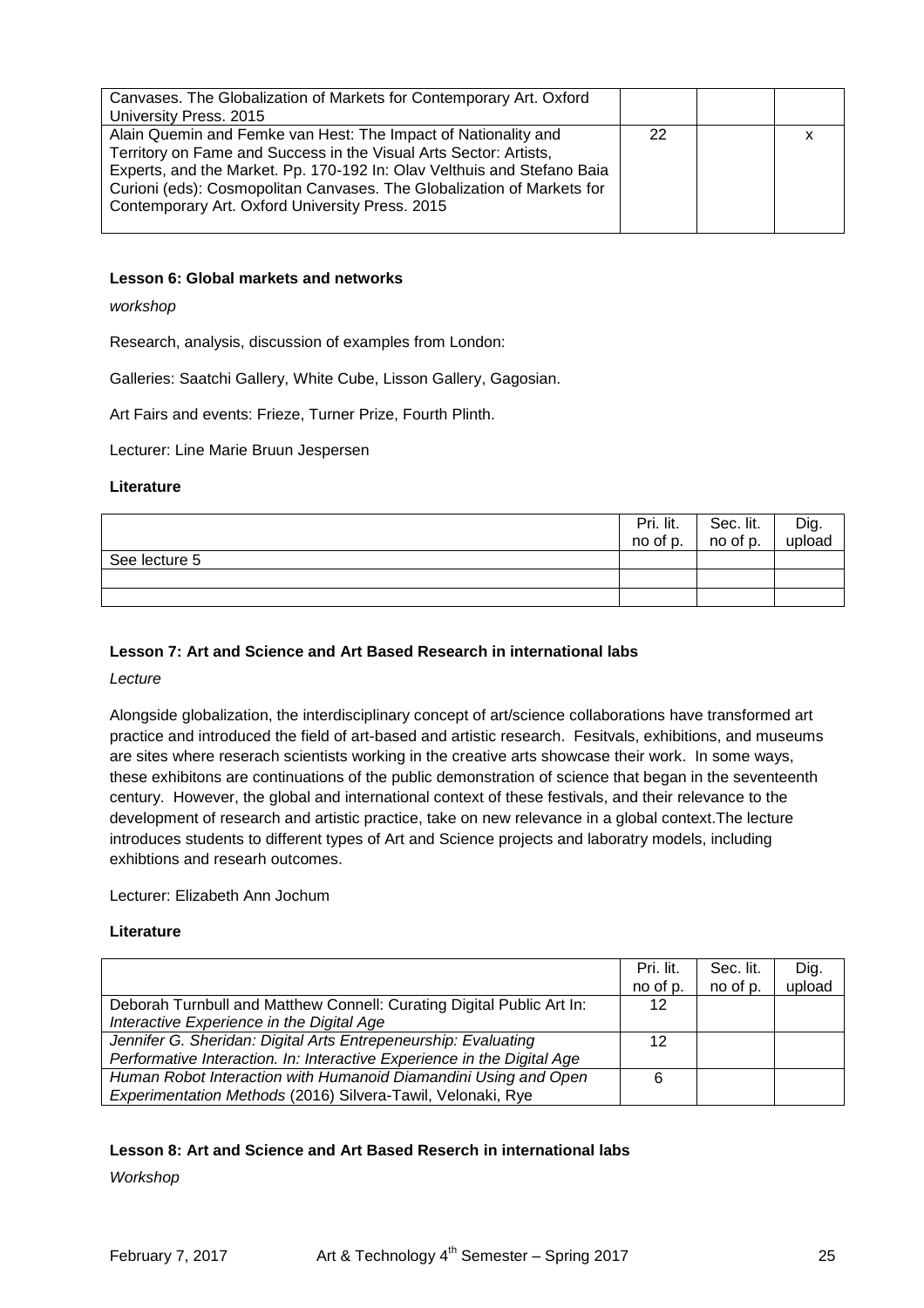Research of a series of London-based cases within art Based Research: Victoria and Albert Museum, Wellcome Collection, (Lances) Research at Goldsmiths, Research at Chelsea College of Art

Lecturer: Lecturer: Elizabeth Ann Jochum

## **Literature**

|               | Pri. lit.<br>no of p. | Sec. lit.<br>no of p. | Dig.<br>upload |
|---------------|-----------------------|-----------------------|----------------|
| See lecture 7 |                       |                       |                |
|               |                       |                       |                |
|               |                       |                       |                |

# **Module 7: "Art in Context I – Art Theory" (Kunst i kontekst 1 – Kunstteori)**

(5 ECTS)

HSA330025D

## **Location:**

ArT2+ArT4

## **Study Board:**

Art & Technology

## **Module coordinator:**

Elizabeth Ann Jochum

## **Module teachers are additionally:**

Morten Søndergaard

## **Method of work and language:**

Individual work in relation to course activities **English** 

## **Module contents:**

This module is an introduction to relevant art, media art, and aesthetic theories from a variety of research disciplines and research traditions (i.e. history of art and literature, rhetoric, philosophy, sociology, technology) and an introduction to the analytical methodologies of these disciplines and their position within theories of science related to the study"s subject field. Together with Art in Context II, the module introduces the students to the academic and theoretical contexts of the mixed field of art and technology. Through different teaching formats such as lectures, workshops, study-trips, and seminars, the students will get acquainted with the methodologies of analyzing media art and digital design artifacts.

#### Courses:

In connection with the module, courses may be offered within the following area:

Theory of Art and Aesthetics

## **Learning objectives:**

Learning objectives: During this module, students should acquire:

Basic knowledge about

basic aesthetic theories and their significance for art and experience design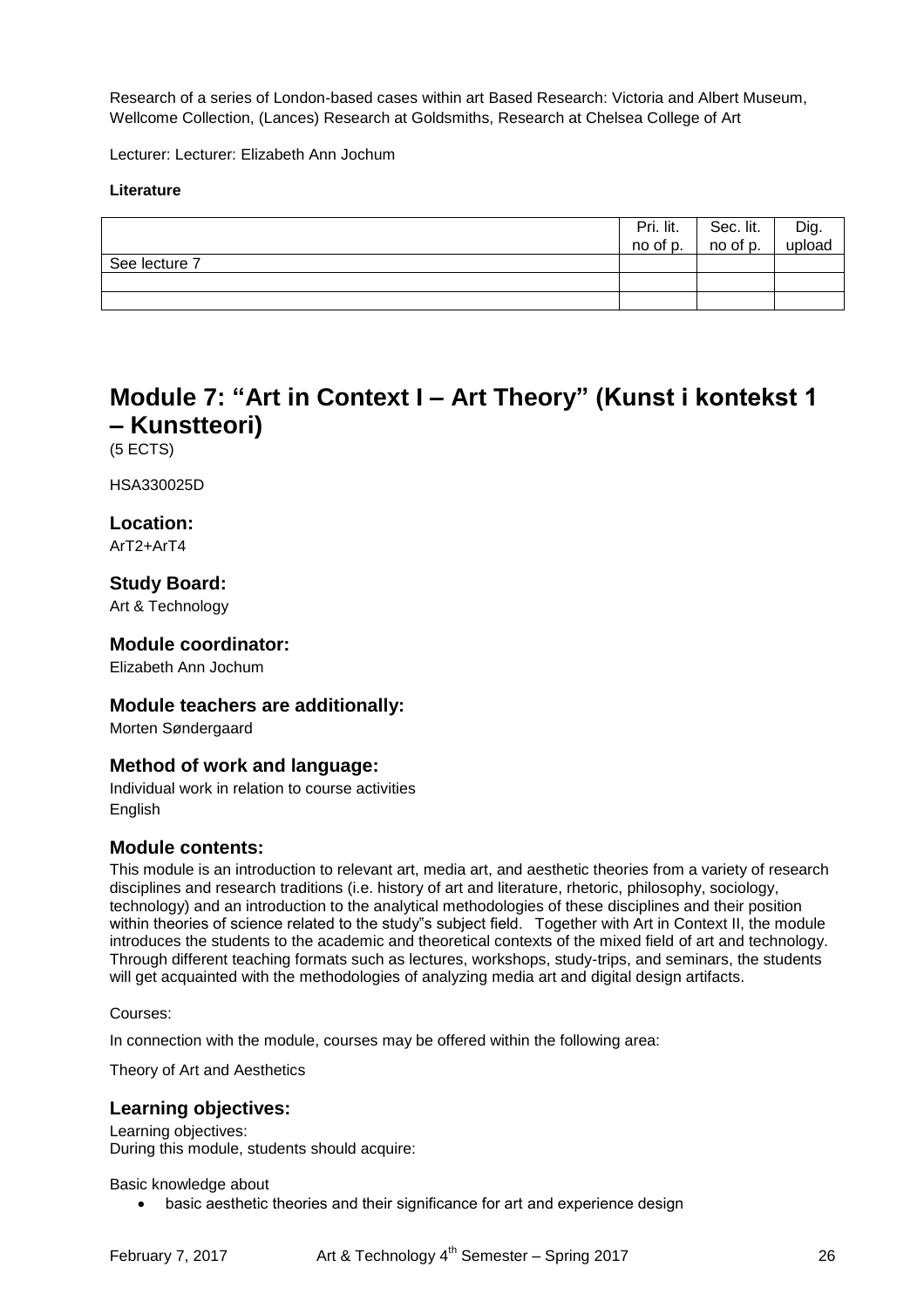- basic methods of aesthetic analysis of artworks and art projects
- basic art theories on the relation between artist, the recipient, and the work of art

Skills in

- $\bullet$  applying various basic aesthetic concepts and artistic models in connection with  $\Box$ analyzing projects of art, their contexts and their participants
- $\bullet$  presenting and discussing various aesthetic and artistic positions and their  $\Box$ significance for the field of art and technology  $\Box$

Competencies in

- writing academic analysis of artistic projects and aesthetic artefacts
- $\bullet$  applying aesthetic theories and methods in design, description and evaluation of  $\Box$ artistic projects and experiences
- conducting case specific studies, applying one or more theories and methods of the  $\Box$  field.

The module is completed with:

Examination 7 An internal written examination in Module 7 "Art in Context I – Art Theory" (Kunst i kontekst I – kunstteori).

Form of examination: c) The examination is a 7-day assignment on a set subject, which is evaluated by one examiner and awarded a pass/fail grade. Number of pages: the written work must not exceed 12 pages.

Evaluation: pass/fail. In case of a Fail grade, an additional examiner will also evaluate the assignment. Substitution: the examination may be substituted by satisfactory and active participation in courses, i.e. 80% presence and submission of all assignments set during the course. Credits: 5 ECTS

The examination should demonstrate that the student has fulfilled the objectives outlined above.

| Exam dates:   |                      |
|---------------|----------------------|
| Hand-in date: |                      |
| To:           | Through Digital Exam |

## **Scope and expectations:**

**The expected scope of the module in terms of ECTS load. This comprises number of teaching hours, exercises, preparation time, travel activity (if applicable) etc.**

**Course: Art in Context I** 5 ECTS

**Course: Art in Context I** 5 ECTS

#### **Lesson 1: Art Theory – Content and Context I**

*Lecture/workshop?*

This lecture introduces students to historical and contemporary theories of art in context, demonstrating how attempts to define and categorize art works and the nature of aesthetic experience have shifted historically and in relation to technological inovations, cultural and religious transformations, commercial influence, and scientific theory and understanding.

Lecturer: Elizabeth Ann Jochum (KOM)

#### **Literature**

Pri. lit. | Sec. lit. | Dig.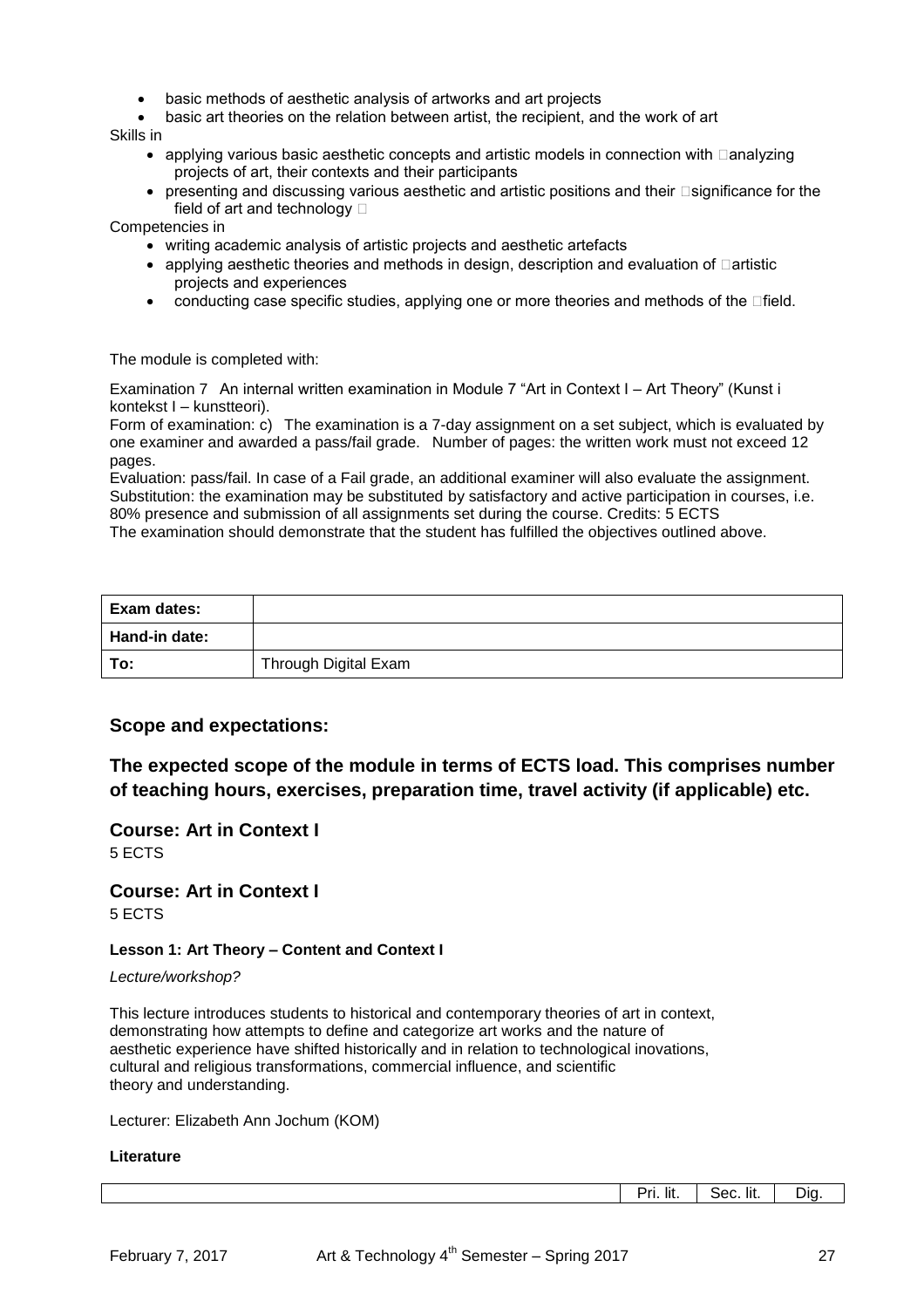|                                                                         | no of p. | no of p. | upload |
|-------------------------------------------------------------------------|----------|----------|--------|
| Art Theory: A Very Short Introduction (Cynthia Freeland): Introduction, | x        |          |        |
| Chapter 1, 2,3                                                          |          |          |        |
|                                                                         |          |          |        |
|                                                                         |          |          |        |

#### **Lesson 2: Art Theory – Content and Context II**

#### *Lecture/workshop?*

The lecture continues the themes and topics introduced in the previous lecture, and considers how the notion of aesthetic taste and beauty has evolved historically and in functions in different contexts.

Lecturer: Elizabeth Ann Jochum (KOM)

#### **Literature**

|                                                                         | Pri. lit. | Sec. lit. | Dig.   |
|-------------------------------------------------------------------------|-----------|-----------|--------|
|                                                                         | no of p.  | no of p.  | upload |
| Art Theory: A Very Short Introduction (Cynthia Freeland): Chapter 4, 5, | х         |           |        |
| 6, 7                                                                    |           |           |        |
|                                                                         |           |           |        |
|                                                                         |           |           |        |
|                                                                         |           |           |        |

## **Lesson 3: Art in Context - Aesthetic Theory.**

*Lecture/workshop?*

A general introduction to aesthetic theory; to the experience and analysis of Art in Contexts; and to the use of the senses (all of them), language and organized thought (theory) when understanding, developing ideas with, producing, and/or criticizing art. Specifically, to the practice of analysing art - as we will be doing the next three lessons, at Aarhus Kunsthal.

#### Lecturer: Morten Søndergaard

#### **Literature**

|                                                                                                                     | Pri. lit.<br>no of p. | Sec. lit.<br>no of p. | Dig.<br>upload |
|---------------------------------------------------------------------------------------------------------------------|-----------------------|-----------------------|----------------|
| Dewey, John. Art as Experience. New York: Putnam, 1934. (1, 35-37,<br>47-48, 106-109, 194-200, 272-275.) On Moodle. | x                     |                       |                |
|                                                                                                                     |                       |                       |                |
|                                                                                                                     |                       |                       |                |

## **Lesson 4: Excursion to and exercises at Aarhus Kunsthal (lesson 4+5+6)**

*Excursion and exercises at Åarhus Kunsthal*

Note: You will have to find your own way to Aarhus, and please arrange it so that you are there no later than 10 am. Preferably, a little earlier. Aarhus Kunsthal is located here .

Our visit is structured thus:

First, I will give an introducing to theory as practice, with the following title: Analyzing art, operationalizing theory, crossing aesthetics. An in-situ lecture about the use of experience and language, and the connection of sensing to theories in analyzing art works and their contextual situatedness. The lecture is based on the reading of Dewey from the first lecture, as well as excerpts from the French social thinker and art theorist, Michel de Certeau's book The Practice of Everyday Life .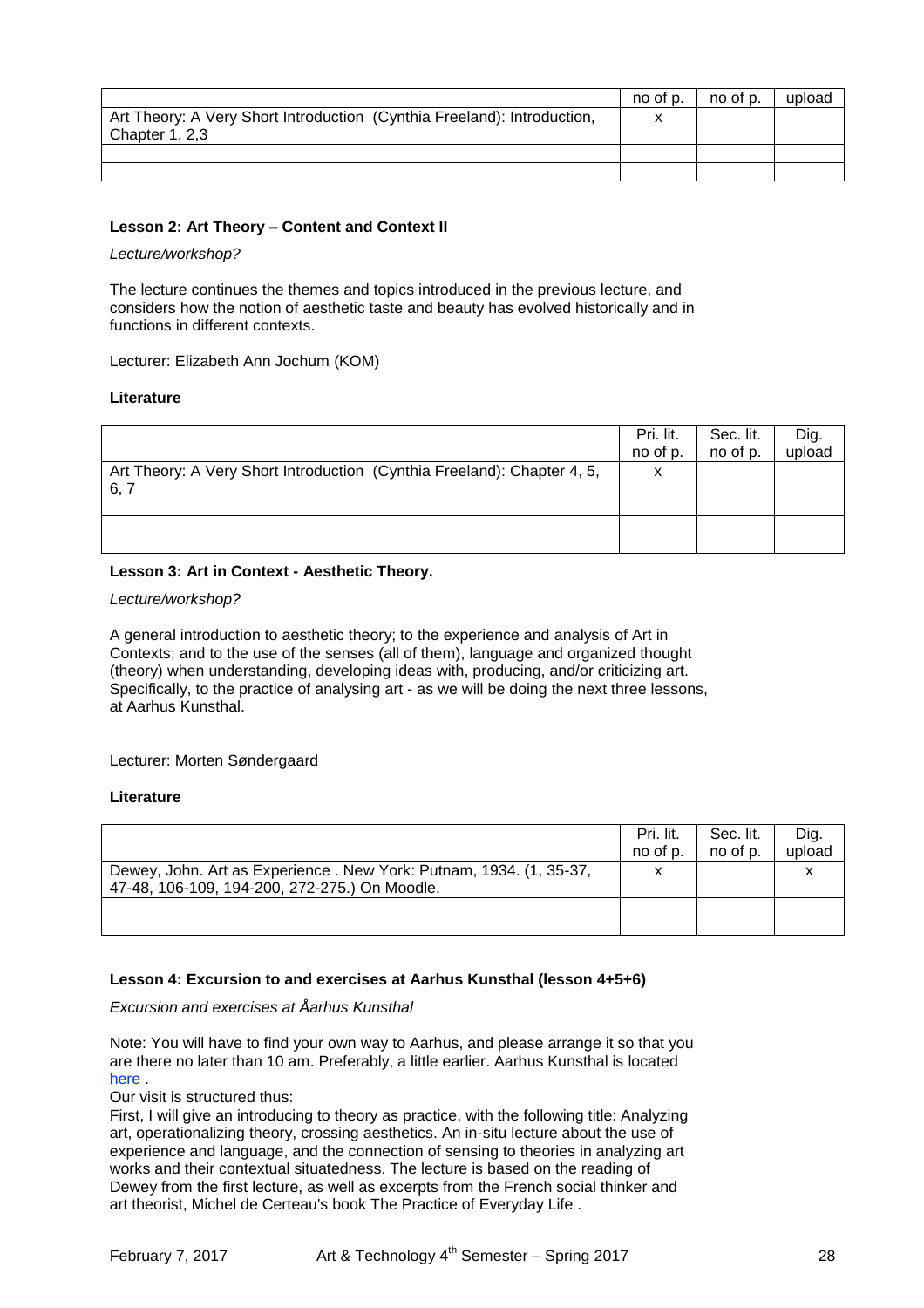#### Lecturer: Morten Søndergaard

#### **Literature**

|                                                                             | Pri. lit. | Sec. lit. | Dig.   |
|-----------------------------------------------------------------------------|-----------|-----------|--------|
|                                                                             | no of p.  | no of p.  | upload |
| Certau, Michel de. 'Walking in the City', in The Practice of Everyday Life. | x         |           |        |
| London:                                                                     |           |           |        |
| University of California Press, 1980. (91-110) On Moodle.                   |           |           |        |
|                                                                             |           |           |        |
|                                                                             |           |           |        |

#### **Lesson 5: Excursion to and exercises at Aarhus Kunsthal (lesson 4+5+6)**

#### *Excursion and exercises at Åarhus Kunsthal*

Note: You will have to find your own way to Aarhus, and please arrange it so that you are there no later than 10 am. Preferably, a little earlier. Aarhus Kunsthal is located here .

#### Our visit is structured thus:

First, I will give an introducing to theory as practice, with the following title: Analyzing art, operationalizing theory, crossing aesthetics. An in-situ lecture about the use of experience and language, and the connection of sensing to theories in analyzing art works and their contextual situatedness. The lecture is based on the reading of Dewey from the first lecture, as well as excerpts from the French social thinker and art theorist, Michel de Certeau's book The Practice of Everyday Life .

## Encountering objects and situations

Second, you will work in groups, walking through the exhibition and choose an element they want to work with (there are a number of 'stages' they should work through), and then start preparing a presentation. Especially, we will be testing Dewey's notion that 'art is the experience of making or encountering the object'. The day will culminate in the students presenting in front of chosen art works / elements / situations (see below). More details will follow on the day.

#### Lecturer: Morten Søndergaard

#### **Literature**

|                                                                             | Pri. lit. | Sec. lit. | Dig.   |
|-----------------------------------------------------------------------------|-----------|-----------|--------|
|                                                                             | no of p.  | no of p.  | upload |
| Certau, Michel de. 'Walking in the City', in The Practice of Everyday Life. | x         |           |        |
| London:                                                                     |           |           |        |
| University of California Press, 1980. (91-110) On Moodle.                   |           |           |        |
|                                                                             |           |           |        |
|                                                                             |           |           |        |

## **Lesson 6: Excursion to and exercises at Aarhus Kunsthal (lesson 4+5+6)**

#### *Excursion and exercises at Åarhus Kunsthal*

Note: You will have to find your own way to Aarhus, and please arrange it so that you are there no later than 10 am. Preferably, a little earlier. Aarhus Kunsthal is located here .

Our visit is structured thus:

First, I will give an introducing to theory as practice, with the following title: Analyzing art, operationalizing theory, crossing aesthetics. An in-situ lecture about the use of experience and language, and the connection of sensing to theories in analyzing art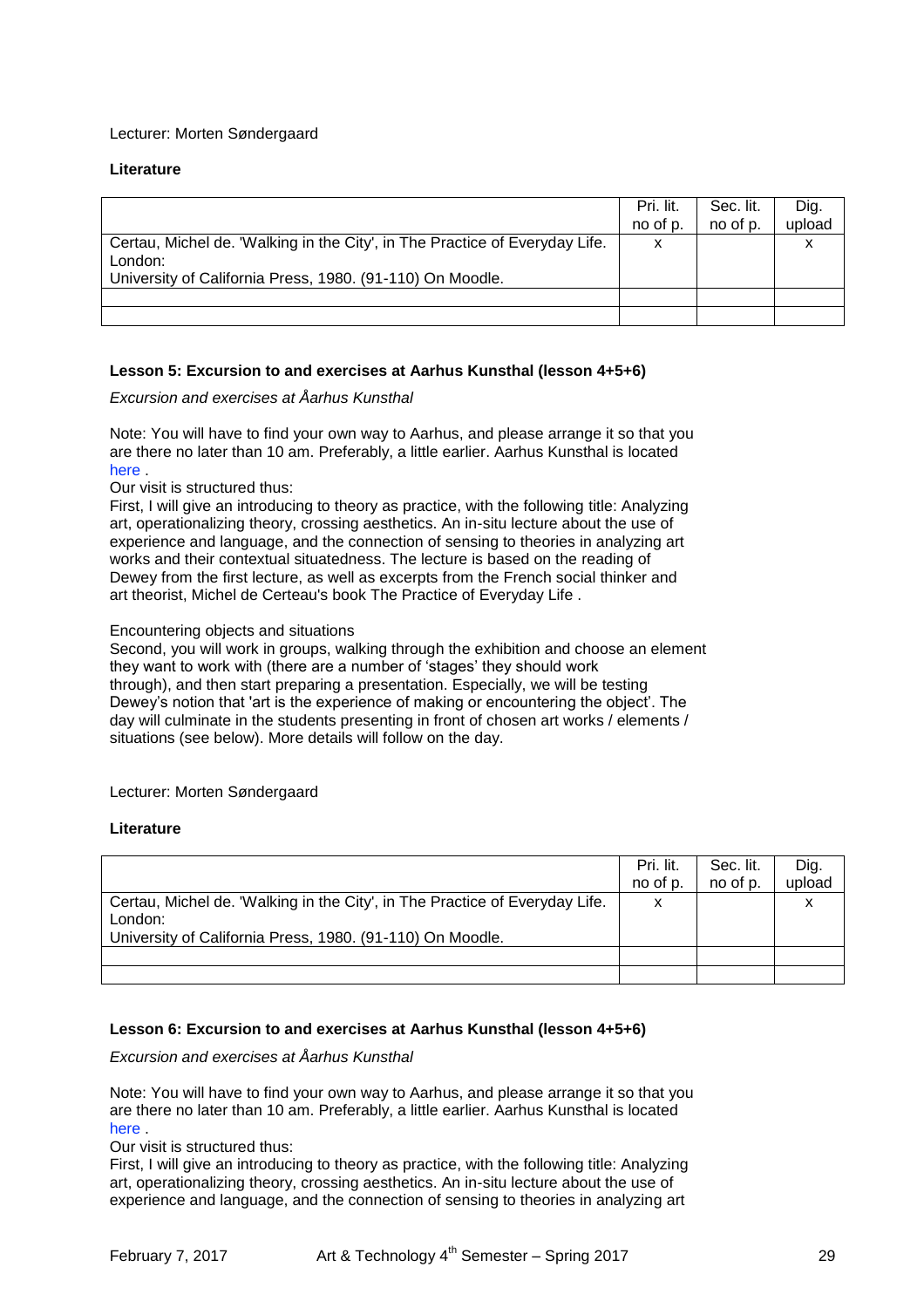works and their contextual situatedness. The lecture is based on the reading of Dewey from the first lecture, as well as excerpts from the French social thinker and art theorist, Michel de Certeau's book The Practice of Everyday Life .

#### **Presentations**

Thirdly, all groups present their analysis of a chosen artwork or aesthetic situation. The presentation and analysis should draw on theories, either from the study in general or the AiC course. It may also include other relevant examples and theories.

#### Lecturer: Morten Søndergaard

#### **Literature**

|                                                                             | Pri. lit. | Sec. lit. | Dig.   |
|-----------------------------------------------------------------------------|-----------|-----------|--------|
|                                                                             | no of p.  | no of p.  | upload |
| Certau, Michel de. 'Walking in the City', in The Practice of Everyday Life. | X         |           |        |
| London:                                                                     |           |           |        |
| University of California Press, 1980. (91-110) On Moodle.                   |           |           |        |
|                                                                             |           |           |        |
|                                                                             |           |           |        |

# **Lesson 7: How to Do Things with Art**

#### *Lecture/workshop?*

How does art become politically or socially significant? This lecture examines two theories of art as it relates to social praxis: Luhman's Art as a social system and Hantelmann's How to Do Things With Art. Luhman sees as a specific social system within a

broader societal field comprised of various other social systems. The system of art

has its own operational mechanisms and societal functions assigning specific meanings

to common notions such as the work of art, artist, beholder, art theory, etc. Hantelman build a theoretical view of art and society on thepry of perofmrantie to demonstrarte how artsits can create and shape social relevance, offering a more pragmatic view of art's impact on society.

Lecturer: Elizabeth Ann Jochum

#### **Literature**

|                                                                                                                                                                                                                         | Pri. lit.<br>no of p. | Sec. lit.<br>no of p. | Dig.<br>upload |
|-------------------------------------------------------------------------------------------------------------------------------------------------------------------------------------------------------------------------|-----------------------|-----------------------|----------------|
| How to Do Things With Art (Dorothea von Hantelmann)<br>Luhmann, Niklas, 2008. "The work of Art and the Self-reproduction of<br>Art." In Harrison,<br>C.; Wood, P. Art in Theory 1900-2000. Oxford: Blackwell Publishing |                       |                       |                |
|                                                                                                                                                                                                                         |                       |                       |                |
|                                                                                                                                                                                                                         |                       |                       |                |

## **Lesson 8: Workshop and in-class presentations**

#### *Lecture/workshop?*

Art in Context In Practice: Students will present in-class the results of their work from the assignment outlined in Lecture 2. Given a map of the city of Aalborg, groups will select a section of the map, and explore Aalborg identifying at least 3 and no more than 5 unique examples of art in context. This may include facades, sculpture,